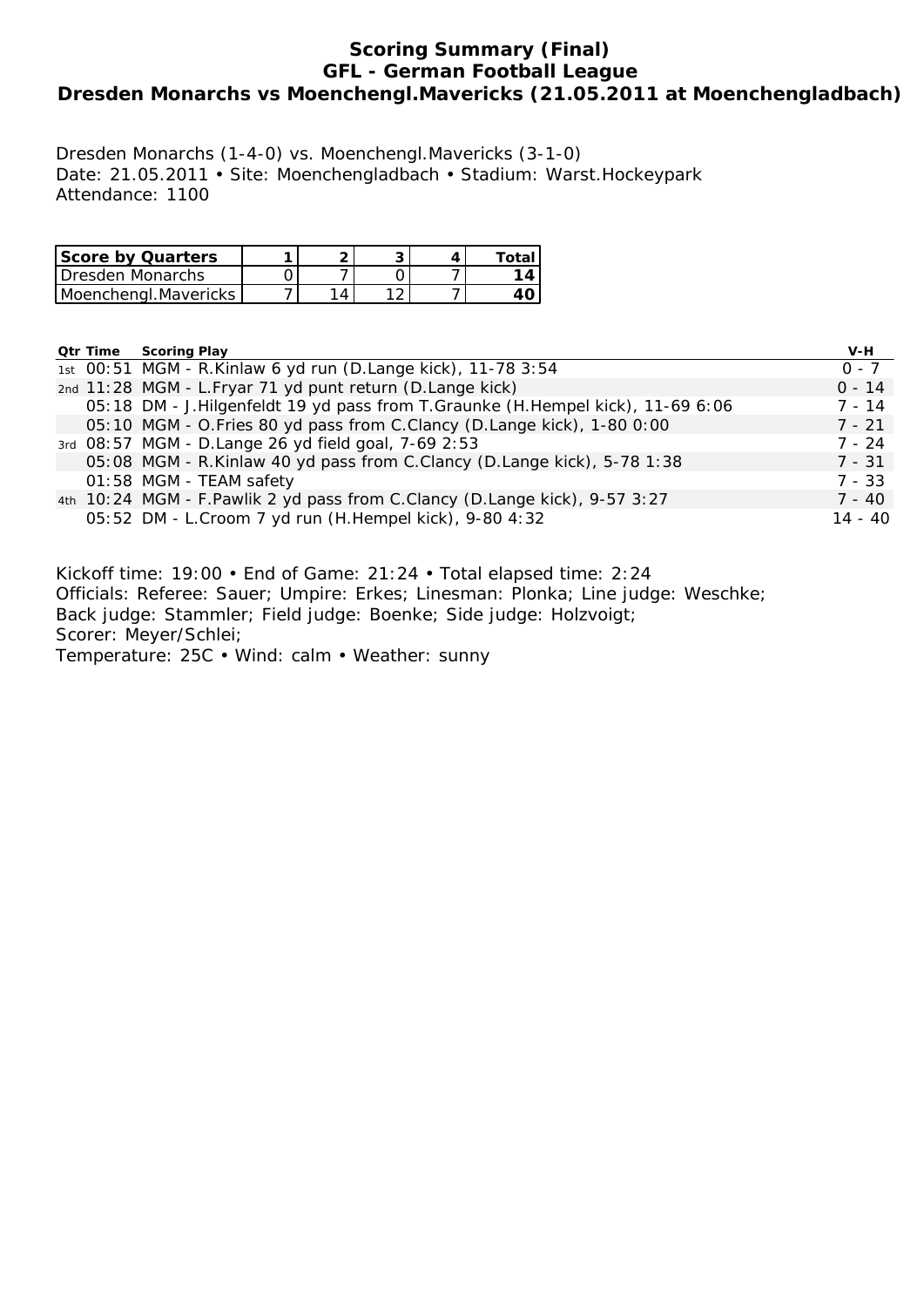# **Participation Report (Final) GFL - German Football League Dresden Monarchs vs Moenchengl.Mavericks (21.05.2011 at Moenchengladbach)**

#### **Dresden Monarchs**

#### **Moenchengl.Mavericks**

| Pos       | ## | <b>OFFENSE</b> | Pos       | ##             | <b>OFFENSE</b> |
|-----------|----|----------------|-----------|----------------|----------------|
| QB        | 6  | T.Graunke      | OL        | 60             | P.Venske       |
| <b>RB</b> | 4  | L.Croom        | OL        | 58             | D.Leifert      |
| FB        | 44 | I.Schoenberner | OL        | 66             | P.Neff         |
| <b>WR</b> | 80 | J.Hilgenfeldt  | <b>OL</b> | 77             | F.Raphel       |
| <b>WR</b> | 10 | R.Sommer       | <b>OL</b> | 70             | M. Willczek    |
| TE        | 85 | S.Krech        | TE.       | 5              | F.Pawlik       |
| C         | 58 | S.Tiab         | <b>WR</b> | 9              | O.Fries        |
| LT        | 68 | M. Weinkauf    | WR.       | 8              | C.Lohmar       |
| <b>RT</b> | 76 | A.Wahl         | WR.       | 87             | C. Wuerz       |
| LG        | 70 | M.Lorenz       | <b>RB</b> | 20             | R.Kinlaw       |
| <b>RG</b> | 75 | M.Fischer      | QB        | $\overline{2}$ | C.Clancy       |
|           |    |                |           |                |                |
|           |    |                |           |                |                |
| Pos       | ## | <b>DEFENSE</b> | Pos       | ##             | <b>DEFENSE</b> |
| DE        | 91 | R.Holle        | DE        | 13             | C.Mohr         |
| <b>NG</b> | 97 | P.Krems        | DT        | 75             | H.Riemer       |
| DT        | 90 | Marcu.Donner   | DT        | 93             | K.Knuebben     |
| DE        | 92 | P.Spiess       | DE        | 59             | A.Doghmi       |
| LB        | 17 | Ma.Schmidt     | LB        | 24             | M.Senem        |
| LB        | 42 | P.ONeal        | LB        | 10             | A.Goloboski    |
| LB        | 54 | B.Vogt         | LB        | 47             | T.Grueske      |
| CB        | 13 | <b>B.Pansy</b> | DB        | 1              | L.Greene       |
| SS        | 47 | J.Schletter    | DB        | 40             | M.Scherenberg  |
| <b>FS</b> | 3  | C.Graf         | DB        | 4              | R.Solovij      |

Dresden Monarchs: 7-H.Hempel, 15-E.Seidel, 22-P.Niemann, 23-M.Sonntag, 24-S.Loeper, 27-M.Grund, 30-M.Thater, 32-A.Leicht, 43-J.Aparicio, 49-K.Kozak, 51-S.Kretzschmar, 52-R.Mueller, 56-M.Franke, 63-A.Celik, 66-R.Kuehn, 67-A.Kuehn, 69-M.Megel, 78-Mi.Schmidt, 79-J.Brunner, 82-R.Pesth, 83-P.Goetze, 86-G.Knoeckel, 88-R.Wein.

Moenchengl.Mavericks: 3-N.Brokopp, 7-M.Helmedag, 11-K.Schroer, 12-D.Schorn, 15-F.Schorn, 17-D.Ott, 18-P.Klein, 21-M.Weissbrenner, 23-T.Korinth, 25-B.Burchert, 26-C.Richter, 29-M.Dahmen, 32-J.Berghoff, 33-B.van-der-Beek, 34-D.Engel, 36-T.Estermann, 37-A.Soberski, 39-O.Martin, 44-F.Niephaus, 50-C.Henke, 54-S.Koetzner, 56-B.Zukic, 69-C.Fuchs, 81-I.Fiedler, 84-D.Lange, 86-T.Gerresheim, 92-T.Kraemer, 99-A.Maassen.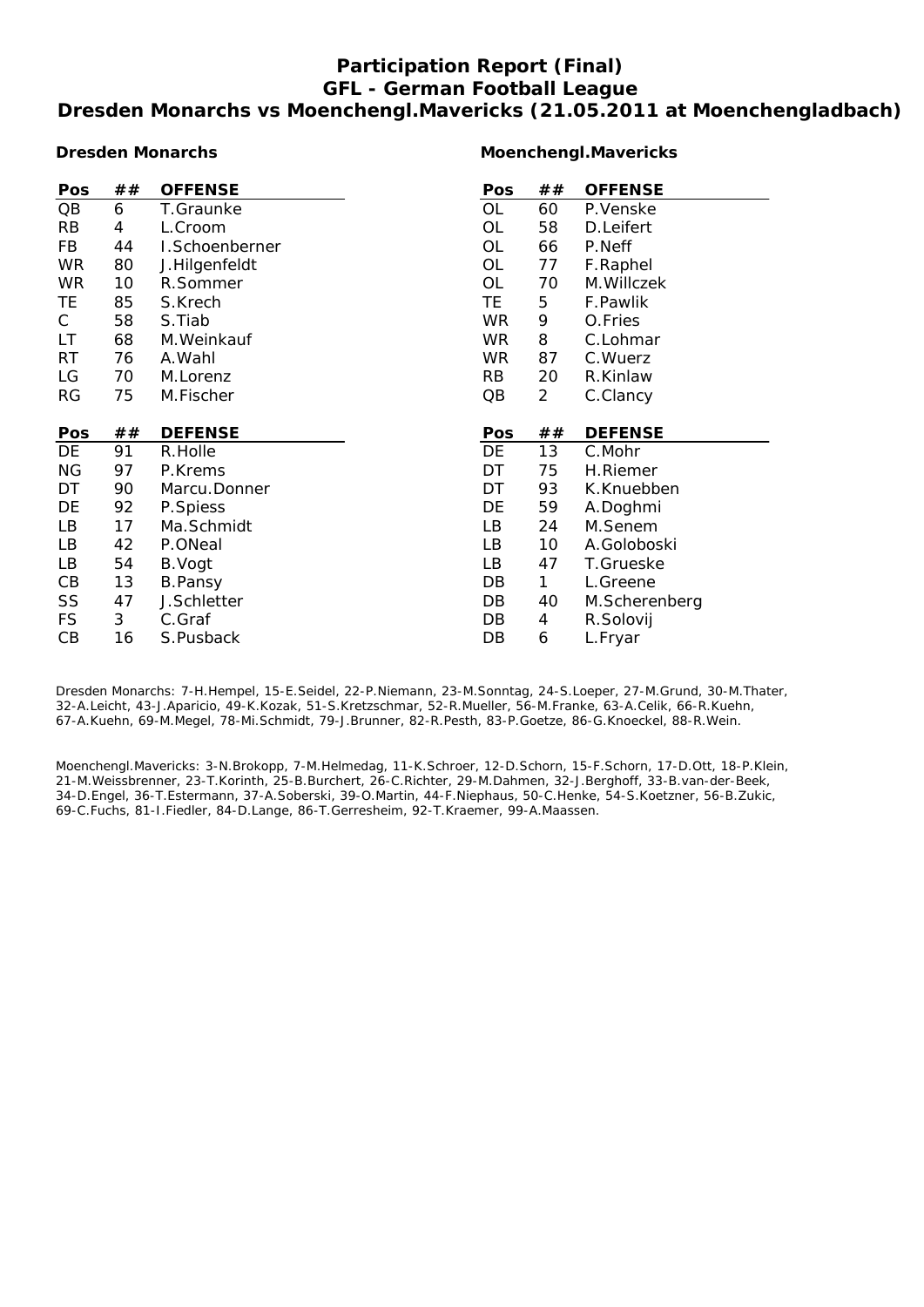## **Team Statistics (Final) GFL - German Football League Dresden Monarchs vs Moenchengl.Mavericks (21.05.2011 at Moenchengladbach)**

|                                | <b>DM</b>      | <b>MGM</b>     |
|--------------------------------|----------------|----------------|
| <b>FIRST DOWNS</b>             | 14             | 19             |
| Rushing                        | 7              | 8              |
| Passing                        | 6              | 9              |
| Penalty                        | 1              | $\overline{2}$ |
| <b>NET YARDS RUSHING</b>       | 125            | 202            |
| <b>Rushing Attempts</b>        | 31             | 24             |
| Average Per Rush               | 4.0            | 8.4            |
| <b>Rushing Touchdowns</b>      | 1              | 1              |
| <b>Yards Gained Rushing</b>    | 158            | 204            |
| Yards Lost Rushing             | 33             | 2              |
| <b>NET YARDS PASSING</b>       | 121            | 252            |
| Completions-Attempts-Int       | $13 - 23 - 1$  | $15 - 27 - 0$  |
| Average Per Attempt            | 5.3            | 9.3            |
| Average Per Completion         | 9.3            | 16.8           |
| Passing Touchdowns             | 1              | 3              |
| <b>TOTAL OFFENSE YARDS</b>     | 246            | 454            |
| Total offense plays            | 54             | 51             |
| Average Gain Per Play          | 4.6            | 8.9            |
| Fumbles: Number-Lost           | $1 - 0$        | $0-0$          |
| Penalties: Number-Yards        | $4 - 43$       | 14-105         |
| <b>PUNTS-YARDS</b>             | 4-158          | $3 - 113$      |
| Average Yards Per Punt         | 39.5           | 37.7           |
| Net Yards Per Punt             | 21.8           | 36.0           |
| Inside 20                      | 1              | $\overline{2}$ |
| 50+ Yards                      | 1              | 0              |
| Touchbacks                     | $\overline{O}$ | 0              |
| Fair catch                     | $\overline{O}$ | 0              |
| KICKOFFS-YARDS                 | 4-268          | 7-468          |
| Average Yards Per Kickoff      | 67.0           | 66.9           |
| Net Yards Per Kickoff          | 42.2           | 49.6           |
| Touchbacks                     | 1              | 2              |
| Punt returns: Number-Yards-TD  | $2 - 5 - 0$    | $1 - 71 - 1$   |
| Average Per Return             | 2.5            | 71.0           |
| Kickoff returns: Number-Yds-TD | $4 - 81 - 0$   | $3 - 79 - 0$   |
| Average Per Return             | 20.2           | 26.3           |
| Interceptions: Number-Yds-TD   | $0 - 0 - 0$    | $1 - 0 - 0$    |
| Fumble Returns: Number-Yds-TD  | $0 - 0 - 0$    | $0 - 0 - 0$    |
| Miscellaneous Yards            | -6             | $\Omega$       |
| Possession Time                | 25:37          | 22:23          |
| 1st Quarter                    | 5:34           | 6:26           |
| 2nd Quarter                    | 10:12          | 1:48           |
|                                |                |                |
| 3rd Quarter                    | 3:20           | 8:40           |
| 4th Quarter                    | 6:31           | 5:29           |
| <b>Third-Down Conversions</b>  | 5 of 13        | 1 of 6         |
| Fourth-Down Conversions        | $0$ of $1$     | $0$ of $0$     |
| Red-Zone Scores-Chances        | $2 - 2$        | $3 - 3$        |
| Touchdowns                     | $2 - 2$        | $2 - 3$        |
| Field goals                    | $0 - 2$        | $1 - 3$        |
| Sacks By: Number-Yards         | $0 - 0$        | $1 - 7$        |
| <b>PAT Kicks</b>               | $2 - 2$        | $5-5$          |
| <b>Field Goals</b>             | $0 - 1$        | $1 - 2$        |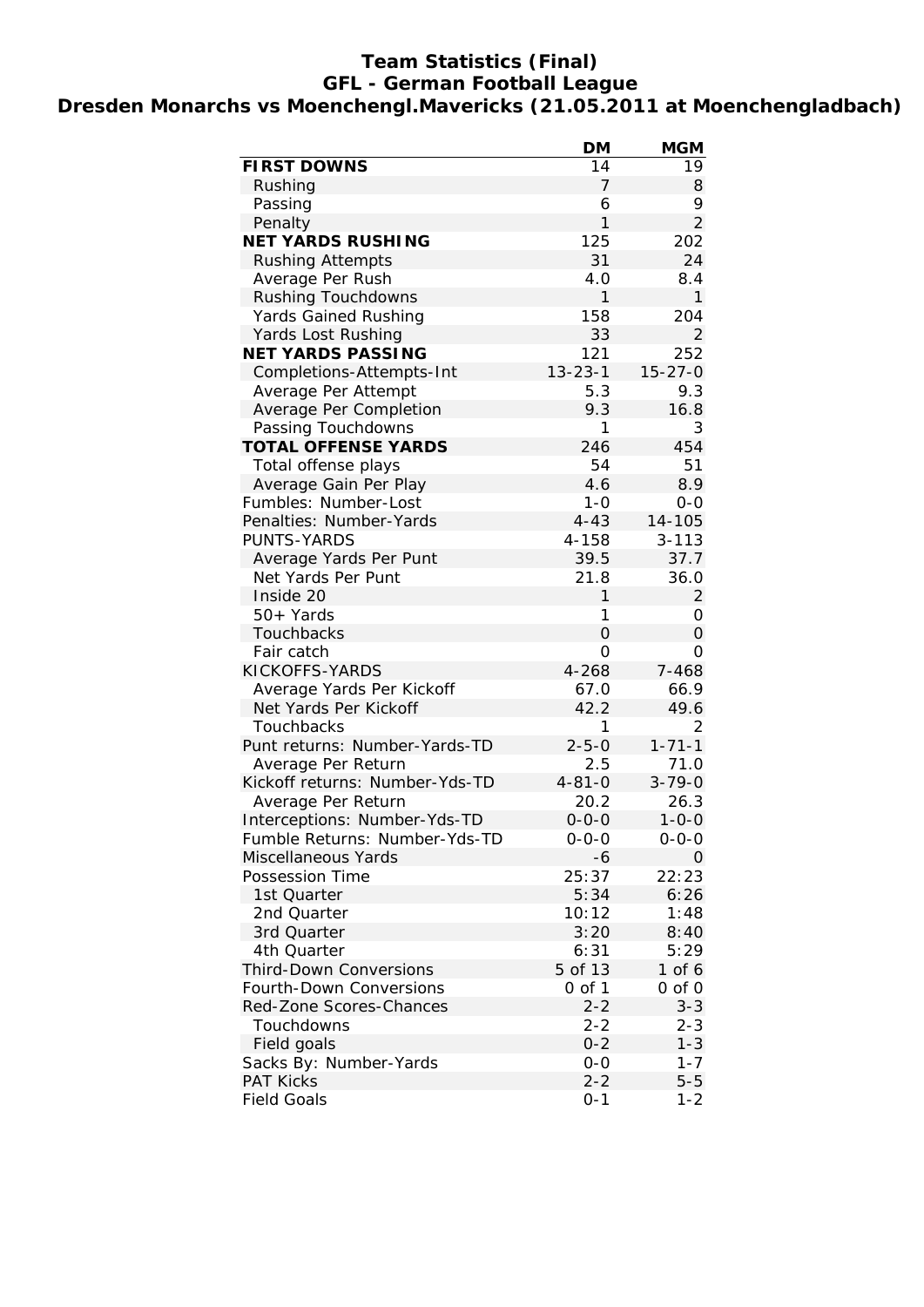# **Individual Statistics (Final) GFL - German Football League Dresden Monarchs vs Moenchengl.Mavericks (21.05.2011 at Moenchengladbach)**

| Rushing                                                                                                                        | Net TD<br><b>No. Gain Loss</b><br>Avg<br>Lg                                                      | Rushing               | Net TD<br><b>No. Gain Loss</b><br>Lg Avg                                                    |
|--------------------------------------------------------------------------------------------------------------------------------|--------------------------------------------------------------------------------------------------|-----------------------|---------------------------------------------------------------------------------------------|
| L.Croom                                                                                                                        | 22<br>108<br>14<br>94<br>18<br>4.3<br>1                                                          | R.Kinlaw              | 172<br>2<br>170<br>1<br>43<br>17<br>10.0                                                    |
| E.Seidel                                                                                                                       | 39<br>39<br>20 19.5<br>2<br>$\mathbf 0$<br>0                                                     | O.Martin              | 3<br>20<br>8<br>$\mathbf 0$<br>20<br>0<br>6.7                                               |
| H.Hempel                                                                                                                       | 1<br>6<br>0<br>6<br>0<br>6<br>6.0                                                                | F.Schorn              | 8<br>8<br>1<br>$\Omega$<br>8<br>0<br>8.0                                                    |
| T.Graunke                                                                                                                      | 5<br>$\overline{7}$<br>$-2$<br>5<br>0<br>3<br>$-0.4$                                             | <b>B.Burchert</b>     | $\overline{2}$<br>4<br>4<br>0<br>4<br>2.0<br>O                                              |
| J.Hilgenfeldt                                                                                                                  | $-12$<br>$0 - 12.0$<br>1<br>0<br>12<br>0                                                         | C.Clancy              | 1<br>0<br>0<br>0<br>0<br>0<br>0.0                                                           |
| Totals                                                                                                                         | 158<br>33<br>125<br>31<br>1<br>20<br>4.0                                                         | Totals                | $\overline{2}$<br>202<br>$\mathbf{1}$<br>24<br>204<br>43<br>8.4                             |
| Passing                                                                                                                        | $C - A - I$<br>Yds<br>TD_Long Sack                                                               | Passing               | Yds TD Long Sack<br>$C - A - I$                                                             |
| T.Graunke                                                                                                                      | $8 - 18 - 1$<br>71<br>1<br>26<br>1                                                               | C.Clancy              | $14 - 25 - 0$<br>242<br>3<br>80<br>0                                                        |
| E.Seidel                                                                                                                       | 50<br>$5 - 5 - 0$<br>0<br>14<br>0                                                                | F.Schorn              | $1 - 2 - 0$<br>10<br>0<br>10<br>$\overline{0}$                                              |
| Totals                                                                                                                         | 1<br>26<br>$\mathbf{1}$<br>$13 - 23 - 1$<br>121                                                  | Totals                | 252<br>3<br>80<br>$15 - 27 - 0$<br>$\Omega$                                                 |
| Receiving                                                                                                                      | No.<br>Yards<br>TD<br>Long                                                                       | Receiving             | Yards<br>No.<br>TD<br>Long                                                                  |
| S.Krech                                                                                                                        | 6<br>51<br>O<br>26                                                                               | M.Helmedag            | 3<br>48<br>0<br>29                                                                          |
| J.Hilgenfeldt                                                                                                                  | 57<br>19<br>5<br>1                                                                               | C.Wuerz               | 3<br>20<br>11<br>0                                                                          |
| L.Croom                                                                                                                        | $\mathbf{1}$<br>$\overline{7}$<br>0<br>7                                                         | O.Fries               | $\overline{c}$<br>96<br>1<br>80                                                             |
| R.Pesth                                                                                                                        | 1<br>0<br>6<br>6                                                                                 | R.Kinlaw              | 2<br>40<br>42<br>1                                                                          |
| Totals                                                                                                                         | 13<br>121<br>1<br>26                                                                             | C.Lohmar              | $\overline{2}$<br>20<br>14<br>0                                                             |
|                                                                                                                                |                                                                                                  | D.Lange               | 1<br>14<br>O<br>14                                                                          |
|                                                                                                                                |                                                                                                  | P.Klein               | 1<br>10<br>10<br>0                                                                          |
|                                                                                                                                |                                                                                                  | F.Pawlik              | $\overline{2}$<br>2<br>1<br>1                                                               |
|                                                                                                                                |                                                                                                  | Totals                | 3<br>15<br>252<br>80                                                                        |
|                                                                                                                                |                                                                                                  |                       |                                                                                             |
|                                                                                                                                | Avg Long In20<br>No.<br>Yds<br>TВ                                                                | Punting               | Avg Long In20<br>No.<br>Yds<br><u>ТВ</u>                                                    |
|                                                                                                                                | 158<br>39.5<br>4<br>50<br>1<br>0                                                                 | K.Schroer             | 3<br>113<br>37.7<br>43<br>2<br>$\overline{0}$                                               |
|                                                                                                                                | 4<br>158<br>39.5<br>1<br>$\Omega$<br>50                                                          | Totals                | $\overline{3}$<br>$\overline{2}$<br>$\mathbf{O}$<br>113<br>37.7<br>43                       |
|                                                                                                                                | Punt<br><b>Kickoff</b><br>Intercept                                                              |                       | Punt<br><b>Kickoff</b><br>Intercept                                                         |
|                                                                                                                                | Lg $No$ Yds<br>No Yds<br>Lg $No$ Yds<br>Lg                                                       | <b>Returns</b>        | Lg No Yds<br>Lg No Yds<br>No Yds<br>Lg                                                      |
|                                                                                                                                | 5<br>5<br>O<br>O<br>$\Omega$<br>$\circ$<br>1<br>0<br>0                                           | L.Fryar               | 2<br>57<br>33<br>71<br>71<br>1<br>$\mathbf{1}$<br>0<br>0                                    |
| L.Croom                                                                                                                        | 23<br>0<br>$\Omega$<br>3<br>54<br>$\mathbf 0$<br>0<br>1<br>0                                     | L.Greene              | 22<br>22<br>0<br>0<br>0l<br>0<br>1<br>0<br>0                                                |
|                                                                                                                                | 0<br>0<br>0<br>1<br>27<br>27<br>O<br>0<br>0                                                      | Totals                | $\overline{3}$<br>71<br>79<br>33<br>$\overline{1}$<br>$\overline{O}$<br>$\Omega$<br>1<br>71 |
|                                                                                                                                | 5<br>$\overline{2}$<br>5<br>$\overline{4}$<br>81<br>27<br>$\overline{O}$<br>$\Omega$<br>$\Omega$ |                       |                                                                                             |
|                                                                                                                                | Time<br><b>Dist</b><br><b>Result</b><br>Qtr                                                      | <b>Field goals</b>    | <b>Dist</b><br>Qtr<br>Time<br><b>Result</b>                                                 |
|                                                                                                                                | 52 yards Blocked<br>2nd<br>01:40                                                                 | D.Lange               | 57 yards Missed<br>2 <sub>nd</sub><br>00:00                                                 |
| Punting<br>J.Hilgenfeldt<br>Totals<br><b>Returns</b><br><b>TEAM</b><br>J.Hilgenfeldt<br>Totals<br>Field goals<br>J.Hilgenfeldt |                                                                                                  | D.Lange               | 3rd<br>08:57<br>26 yards Good                                                               |
| <b>Kickoffs</b>                                                                                                                | No. Yards<br>TВ<br>OВ<br>Avg                                                                     | <b>Kickoffs</b>       | No. Yards<br>TВ<br>OВ<br>Avg                                                                |
| J.Hilgenfeldt                                                                                                                  | 67.0<br>4<br>268<br>1<br>$\Omega$                                                                | D.Lange               | 468<br>66.9<br>2<br>7<br>1                                                                  |
| <b>All-purpose</b>                                                                                                             | <b>Rcv</b><br>ΚR<br>PR<br>IR.<br>Total<br>Run                                                    | All-purpose           | <u>Rcv</u><br>KR<br><b>PR</b><br>IR.<br>Run<br>Total                                        |
| L.Croom                                                                                                                        | 94<br>7<br>54<br>$\Omega$<br>0<br>155                                                            | R.Kinlaw              | 42<br>$\Omega$<br>$\Omega$<br>$\mathbf{O}$<br>212<br>170                                    |
| J.Hilgenfeldt                                                                                                                  | $-12$<br>57<br>72<br>27<br>0<br>0                                                                | L.Fryar               | 57<br>71<br>0<br>128<br>0<br>0                                                              |
| S.Krech<br>E.Seidel                                                                                                            | 51<br>0<br>51<br>0<br>0<br>0<br>39<br>$\mathbf 0$<br>0<br>O<br>0<br>39                           | O.Fries<br>M.Helmedag | 96<br>0<br>0<br>0<br>96<br>0<br>0<br>48<br>0<br>0<br>0<br>48                                |

FUMBLES: Dresden Monarchs-J.Hilgenfeldt 1-0. Moenchengl.Mavericks-None.

# **Dresden Monarchs Moenchengl.Mavericks**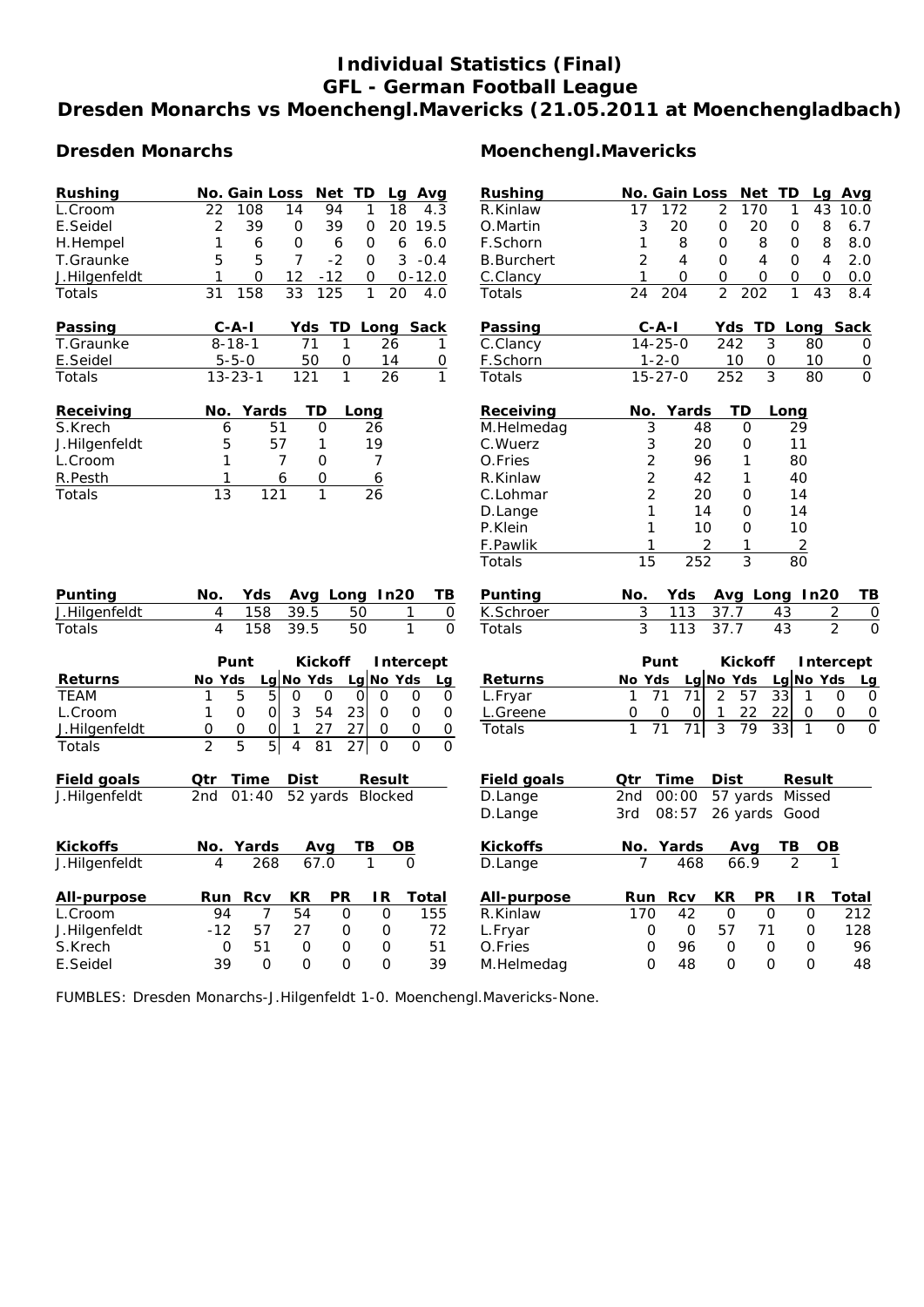**Play-by-Play Summary (1st quarter)**

# **Dresden Monarchs vs Moenchengl.Mavericks (21.05.2011 at Moenchengladbach)**

| 1-10 DM 30                       | MGM wins toss, defers, DM elects to receive, MGM to defend E goal<br>Start of 1st quarter, clock 12:00, MGM ball on MGM30.   |                |
|----------------------------------|------------------------------------------------------------------------------------------------------------------------------|----------------|
|                                  | D.Lange kickoff 70 yards to the DM0, touchback.                                                                              |                |
|                                  | DRESDEN MONARCHS drive start at 12:00.                                                                                       |                |
| 1-10 DM 20                       | L. Croom rush right guard for 18 yards to the DM38, 1ST DOWN DM (M. Scherenberg; R. Solovij).                                | R <sub>1</sub> |
| 1-10 DM 38                       | T. Graunke rush right quard for 1 yard to the DM39 (C. Mohr).                                                                |                |
| $2 - 9$<br>DM 39                 | PENALTY MGM Defense Offside (A.Doghmi) 5 yards to the DM44.                                                                  |                |
| <b>DM 44</b><br>$2 - 4$          | L. Croom rush right guard for loss of 3 yards to the DM41 (K. Knuebben).                                                     |                |
| $3 - 7$<br>DM 41<br>DM 42<br>4-6 | T. Graunke pass complete to S. Krech for 1 yard to the DM42 (M. Senem).                                                      |                |
| $4 - 1$<br>DM 47                 | PENALTY MGM Substitution Infraction 5 yards to the DM47.<br>J.Hilgenfeldt punt 35 yards to the MGM18, out-of-bounds.         |                |
|                                  | 4 plays, 27 yards, 3:02                                                                                                      |                |
|                                  | MOENCHENGL.MAVERICKS drive start at 08:58.                                                                                   |                |
| 1-10 MGM 18                      | C.Clancy short left pass complete to C.Wuerz for 5 yards to the MGM23 (C.Graf).                                              |                |
| $2 - 5$<br><b>MGM 23</b>         | R.Kinlaw rush right guard for loss of 1 yard to the MGM22 (P.Krems).                                                         |                |
| <b>MGM 22</b><br>$3 - 6$         | C.Clancy deep right pass complete to O.Fries for 16 yards to the MGM38 (B.Pansy; C.Graf),                                    |                |
|                                  | PENALTY MGM Personal Foul (O.Fries) 15 yards to the MGM23.                                                                   |                |
| $3 - 5$<br><b>MGM 23</b>         | R.Kinlaw rush right tackle for 2 yards to the MGM25 (P.Krems).                                                               |                |
| <b>MGM 25</b><br>$4 - 3$         | K. Schroer punt 30 yards to the DM45, L. Croom return 0 yards to the DM45, PENALTY DM                                        |                |
|                                  | Offense Holding (B.Pansy) 10 yards to the DM35, 1st and 10, DM ball on DM35.                                                 |                |
|                                  | 4 plays, 7 yards, 2:32<br>DRESDEN MONARCHS drive start at 06:26.                                                             |                |
| 1-10 DM 35                       | L. Croom rush right quard for no gain to the DM35 (R. Solovij).                                                              |                |
| 2-10 DM 35                       | L. Croom rush left tackle for 4 yards to the DM39 (R. Solovij; C. Fuchs).                                                    |                |
| 3-6 DM 39                        | T.Graunke deep left pass incomplete to E.Seidel.                                                                             |                |
| DM 39<br>4-6                     | J. Hilgenfeldt punt 39 yards to the MGM22, out-of-bounds.                                                                    |                |
|                                  | 3 plays, 4 yards, 1:41                                                                                                       |                |
|                                  | MOENCHENGL.MAVERICKS drive start at 04:45.                                                                                   |                |
| 1-10 MGM 22                      | C.Clancy short right pass complete to R.Kinlaw for 2 yards to the MGM24                                                      |                |
|                                  | (P.ONeal; J.Hilgenfeldt).                                                                                                    |                |
| $2 - 8$<br><b>MGM 24</b>         | C.Clancy deep right pass complete to M.Helmedag for 29 yards to the DM47, 1ST DOWN MGM<br>(H.Hempel; B.Vogt).                | P1             |
| 1-10 DM 47                       | C.Clancy deep middle pass incomplete to D.Schorn.                                                                            |                |
| 2-10 DM 47                       | R.Kinlaw rush right guard for 2 yards to the DM45 (R.Holle).                                                                 | P <sub>2</sub> |
| DM 45<br>$3 - 8$                 | C.Clancy deep right pass complete to C.Wuerz for 11 yards to the DM34, 1ST DOWN MGM<br>(P.ONeal; B.Pansy).                   |                |
| 1-10 DM 34                       | R. Kinlaw rush right tackle for 21 yards to the DM13, 1ST DOWN MGM (C. Graf).                                                | R3             |
| 1-10 DM 13                       | R.Kinlaw rush left quard for 4 yards to the DM9 (P.ONeal; C.Graf).                                                           |                |
| DM 09<br>$2 - 6$                 | C.Clancy deep left pass incomplete to O.Fries, PENALTY MGM III. use of hands (P.Neff) 10<br>yards to the DM19.               |                |
| 2-16 DM 19                       | C.Clancy pass incomplete to C.Lohmar, PENALTY DM Defense Pass Interference (S.Pusback) 13<br>yards to the DM6, 1ST DOWN MGM. | X4             |
| $1-G$<br><b>DM 06</b>            | C.Clancy deep middle pass incomplete to C.Richter.                                                                           |                |
| $2 - G$<br><b>DM 06</b>          | R.Kinlaw rush left tackle for 6 yards to the DMO, TOUCHDOWN, clock 00:51, D.Lange kick<br>attempt good.                      |                |
|                                  | Moenchengl.Mavericks 7, Dresden Monarchs 0                                                                                   |                |
|                                  | 11 plays, 78 yards, 3:59                                                                                                     |                |
|                                  | D. Lange kickoff 62 yards to the DM8, L. Croom return 10 yards to the DM18                                                   |                |
|                                  | (J.Berghoff; C.Richter).                                                                                                     |                |
| 1-10 DM 18                       | DRESDEN MONARCHS drive start at 00:46.<br>H.Hempel rush left guard for 6 yards to the DM24 (A.Doghmi).                       |                |
| $2 - 4$<br><b>DM 24</b>          | T. Graunke sacked for loss of 7 yards to the DM17 (T. Grueske; A. Goloboski).                                                |                |
|                                  | END OF 1st QUARTER: Moenchengl.Mavericks 7, Dresden Monarchs 0                                                               |                |
|                                  |                                                                                                                              |                |

|                        |       | Time        | 1st Downs |        |   |         | <b>Conversions</b> |          |                  |                  |
|------------------------|-------|-------------|-----------|--------|---|---------|--------------------|----------|------------------|------------------|
| <b>Quarter Summary</b> | Score | <b>Poss</b> | P         |        |   | 3rd     | 4th                | Rushina  | Passing          | <b>Penalties</b> |
| Dresden Monarchs       | O.    | 05:29       | $\cap$    | $\cap$ |   | በ-2     | റ-റ                | 7-19     | $1 - 2 - 0 - 1$  | $2 - 23$         |
| Moenchengl.Maveric     |       | 06:31       |           |        | 4 | $1 - 2$ | റ-റ                | $6 - 34$ | $5 - 9 - 0 - 63$ | 4-35             |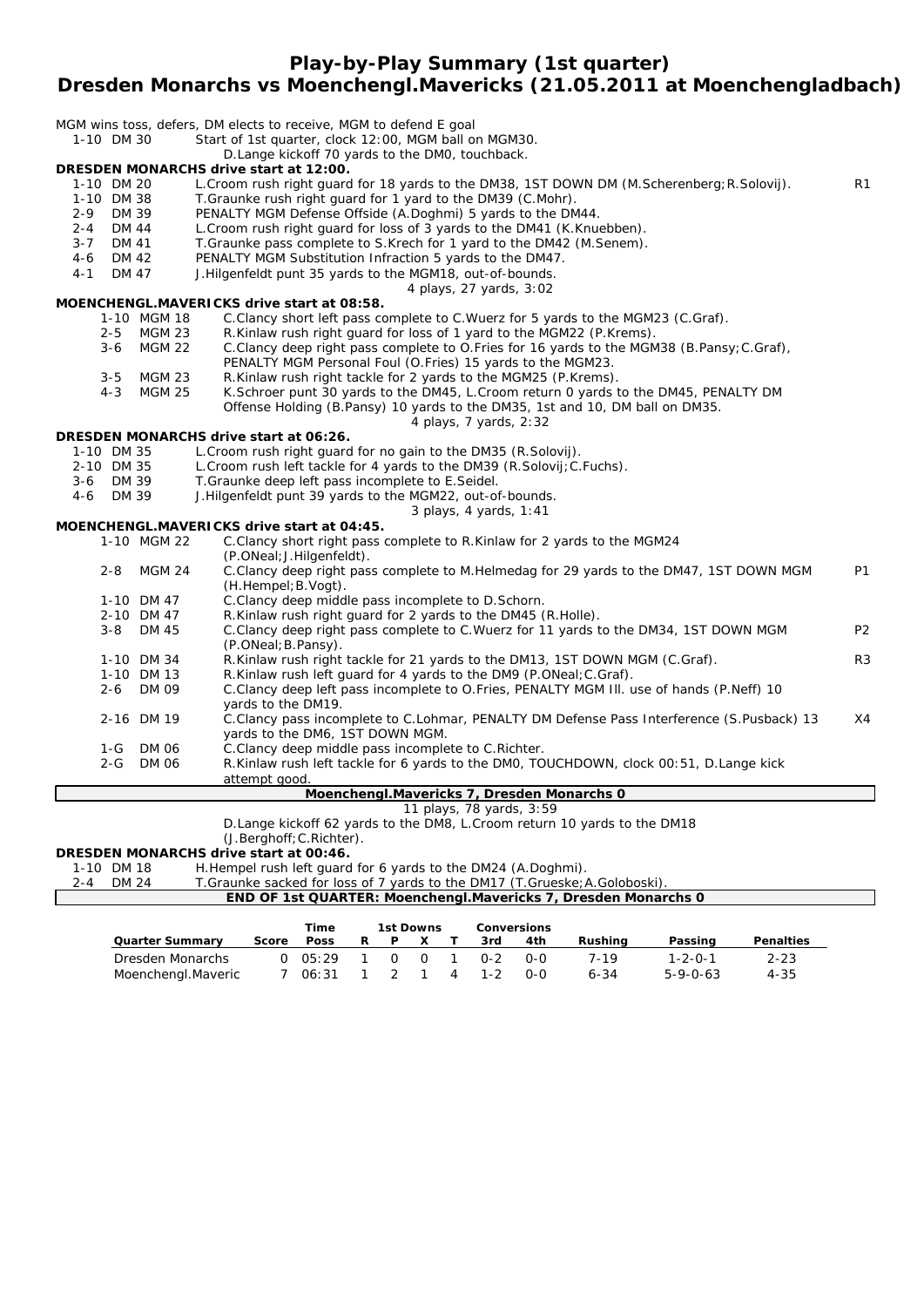#### **Play-by-Play Summary (2nd quarter)**

#### **Dresden Monarchs vs Moenchengl.Mavericks (21.05.2011 at Moenchengladbach)**

|                        | 3-11 DM 17                              | Start of 2nd quarter, clock 12:00.                                                                                                                  |                |  |  |  |  |
|------------------------|-----------------------------------------|-----------------------------------------------------------------------------------------------------------------------------------------------------|----------------|--|--|--|--|
|                        | 3-11 DM 17                              | T. Graunke short right pass complete to J. Hilgenfeldt for 4 yards to the DM21<br>(M.Scherenberg).                                                  |                |  |  |  |  |
| 4-7                    | DM 21                                   | J. Hilgenfeldt punt 50 yards to the MGM29, L. Fryar return 71 yards to the DM0, TOUCHDOWN,<br>clock 11:28.                                          |                |  |  |  |  |
| 3 plays, 3 yards, 1:18 |                                         |                                                                                                                                                     |                |  |  |  |  |
|                        | DM 03<br>1-G                            | MOENCHENGL.MAVERICKS drive start at 11:28.<br>D. Lange kick attempt good.                                                                           |                |  |  |  |  |
|                        |                                         | Moenchengl.Mavericks 14, Dresden Monarchs 0                                                                                                         |                |  |  |  |  |
|                        |                                         | 0 plays, 0 yards, 0:04                                                                                                                              |                |  |  |  |  |
|                        |                                         | D. Lange kickoff 66 yards to the DM4, J. Hilgenfeldt return 27 yards to the DM31<br>(M.Scherenberg).                                                |                |  |  |  |  |
|                        |                                         | DRESDEN MONARCHS drive start at 11:24.                                                                                                              |                |  |  |  |  |
|                        | 1-10 DM 31                              | T.Graunke short right pass complete to S.Krech for 5 yards to the DM36 (M.Scherenberg).                                                             |                |  |  |  |  |
| $2 - 5$                | <b>DM 36</b>                            | L. Croom rush right tackle for 4 yards to the DM40 (A. Goloboski).                                                                                  | R <sub>2</sub> |  |  |  |  |
| $3 - 1$                | <b>DM 40</b><br>1-10 DM 41              | T. Graunke rush right guard for 1 yard to the DM41, 1ST DOWN DM (A. Goloboski).<br>PENALTY DM Delay of Game (T.Graunke) 5 yards to the DM36.        |                |  |  |  |  |
|                        | 1-15 DM 36                              | T.Graunke deep right pass complete to S.Krech for 26 yards to the MGM38, 1ST DOWN DM<br>(L.Greene).                                                 | P <sub>3</sub> |  |  |  |  |
|                        | 1-10 MGM 38                             | L.Croom rush right guard for 5 yards to the MGM33 (C.Mohr), PENALTY MGM Defense Offside<br>(A.Doghmi) 5 yards to the MGM33, NO PLAY.                |                |  |  |  |  |
| 1-5                    | MGM 33                                  | L. Croom rush left guard for 12 yards to the MGM21, 1ST DOWN DM (M. Scherenberg).                                                                   | R4             |  |  |  |  |
|                        | 1-10 MGM 21                             | T. Graunke rush left guard for 3 yards to the MGM18 (C. Henke).                                                                                     |                |  |  |  |  |
| $2 - 7$<br>$2 - 7$     | <b>MGM 18</b><br><b>MGM 18</b>          | Timeout Moenchengl.Mavericks, clock 07:32.<br>L. Croom rush left guard for 4 yards to the MGM14 (T. Grueske; C. Henke).                             |                |  |  |  |  |
| $3 - 3$                | <b>MGM 14</b>                           | L. Croom rush left guard for no gain to the MGM14 (M. Senem).                                                                                       |                |  |  |  |  |
| $4 - 3$                | <b>MGM 14</b>                           | H.Hempel field goal attempt from 31 GOOD, clock 06:14, PENALTY MGM Defense Offside                                                                  | X5             |  |  |  |  |
|                        |                                         | (L.Greene) 5 yards to the MGM9, 1ST DOWN DM, NO PLAY.                                                                                               |                |  |  |  |  |
| 1-G<br>2-G             | MGM 09<br><b>MGM 19</b>                 | L. Croom rush right tackle for loss of 10 yards to the MGM19 (C. Mohr).<br>T.Graunke deep right pass incomplete to E.Seidel.                        |                |  |  |  |  |
| $3-G$                  | <b>MGM 19</b>                           | T.Graunke deep middle pass complete to J.Hilgenfeldt for 19 yards to the MGM0, TOUCHDOWN,                                                           |                |  |  |  |  |
|                        |                                         | clock 05:18, H.Hempel kick attempt good.                                                                                                            |                |  |  |  |  |
|                        |                                         | Moenchengl.Mavericks 14, Dresden Monarchs 7<br>11 plays, 69 yards, 6:14                                                                             |                |  |  |  |  |
|                        |                                         | J.Hilgenfeldt kickoff 70 yards to the MGM0, touchback.                                                                                              |                |  |  |  |  |
|                        |                                         | MOENCHENGL.MAVERICKS drive start at 05:10.                                                                                                          |                |  |  |  |  |
|                        | 1-10 MGM 20                             | C.Clancy deep right pass complete to O.Fries for 80 yards to the DM0, 1ST DOWN MGM,<br>TOUCHDOWN, clock 05:10.                                      | P <sub>5</sub> |  |  |  |  |
|                        | $1-G$<br>DM 03                          | D.Lange kick attempt good, PENALTY MGM III. Motion (B.Burchert) 5 yards to the DM8, NO<br>PLAY.                                                     |                |  |  |  |  |
|                        | $1-G$<br>DM 08                          | D.Lange kick attempt good.<br>Moenchengl.Mavericks 21, Dresden Monarchs 7                                                                           |                |  |  |  |  |
|                        |                                         | 1 play, 80 yards, 0:07                                                                                                                              |                |  |  |  |  |
|                        |                                         | D.Lange kickoff 65 yards to the DM5, L.Croom return 23 yards to the DM28                                                                            |                |  |  |  |  |
|                        |                                         | (C.Richter; J.Berghoff).                                                                                                                            |                |  |  |  |  |
|                        |                                         | DRESDEN MONARCHS drive start at 05:03.<br>L. Croom rush right tackle for 3 yards to the DM31 (C. Mohr; T. Grueske).                                 |                |  |  |  |  |
| $2 - 7$                | 1-10 DM 28<br>DM 31                     | T. Graunke deep right pass incomplete to E. Seidel.                                                                                                 |                |  |  |  |  |
| $3 - 7$                | DM 31                                   | T.Graunke deep left pass complete to J.Hilgenfeldt for 11 yards to the DM42, 1ST DOWN DM                                                            | P6             |  |  |  |  |
|                        |                                         | $(L.Fryar)$ .                                                                                                                                       |                |  |  |  |  |
|                        | 1-10 DM 42                              | L. Croom rush right guard for 3 yards to the DM45 (M. Senem).                                                                                       |                |  |  |  |  |
| $2 - 7$<br>$3 - 1$     | DM 45<br><b>MGM 49</b>                  | L. Croom rush right guard for 6 yards to the MGM49 (M. Senem).<br>Timeout Dresden Monarchs, clock 02:53.                                            |                |  |  |  |  |
| $3 - 1$                | <b>MGM 49</b>                           | L. Croom rush left guard for 10 yards to the MGM39, 1ST DOWN DM (C. Fuchs).                                                                         | R7             |  |  |  |  |
|                        | 1-10 MGM 39                             | T.Graunke deep middle pass incomplete to J.Hilgenfeldt.                                                                                             |                |  |  |  |  |
|                        | 2-10 MGM 39                             | T. Graunke deep middle pass incomplete to S. Krech.                                                                                                 |                |  |  |  |  |
|                        | 3-10 MGM 39                             | T. Graunke short left pass complete to S. Krech for 4 yards to the MGM35<br>(A.Goloboski; M.Senem).                                                 |                |  |  |  |  |
| 4-6                    | <b>MGM 35</b>                           | J.Hilgenfeldt field goal attempt from 52 BLOCKED, recovered by DM S.Krech at MGM41 spot                                                             |                |  |  |  |  |
|                        |                                         | at MGM41, clock 01:40 (blocked by C.Mohr).                                                                                                          |                |  |  |  |  |
|                        |                                         | 10 plays, 37 yards, 3:23                                                                                                                            |                |  |  |  |  |
|                        |                                         | MOENCHENGL.MAVERICKS drive start at 01:40.                                                                                                          |                |  |  |  |  |
|                        | 1-10 MGM 41<br><b>MGM 50</b><br>$2 - 1$ | R.Kinlaw rush left quard for 9 yards to the 50 yardline (C.Graf).<br>R.Kinlaw rush left guard for 15 yards to the DM35, 1ST DOWN MGM (J.Schletter). | R6             |  |  |  |  |
|                        | 1-10 DM 35                              | C.Clancy deep left pass incomplete to C.Lohmar, PENALTY MGM Offense Holding (P.Neff) 10                                                             |                |  |  |  |  |
|                        |                                         | yards to the DM45, NO PLAY.                                                                                                                         |                |  |  |  |  |
|                        | 1-20 DM 45                              | C.Clancy short left pass incomplete to C.Wuerz.                                                                                                     |                |  |  |  |  |
|                        | 2-20 DM 45                              | C.Clancy deep right pass complete to F.Pawlik for 16 yards to the DM29 (P.ONeal; B.Vogt),                                                           |                |  |  |  |  |

PENALTY MGM Ineligible receiver downfield (D.Leifert) 5 yards to the 50 yardline, NO PLAY.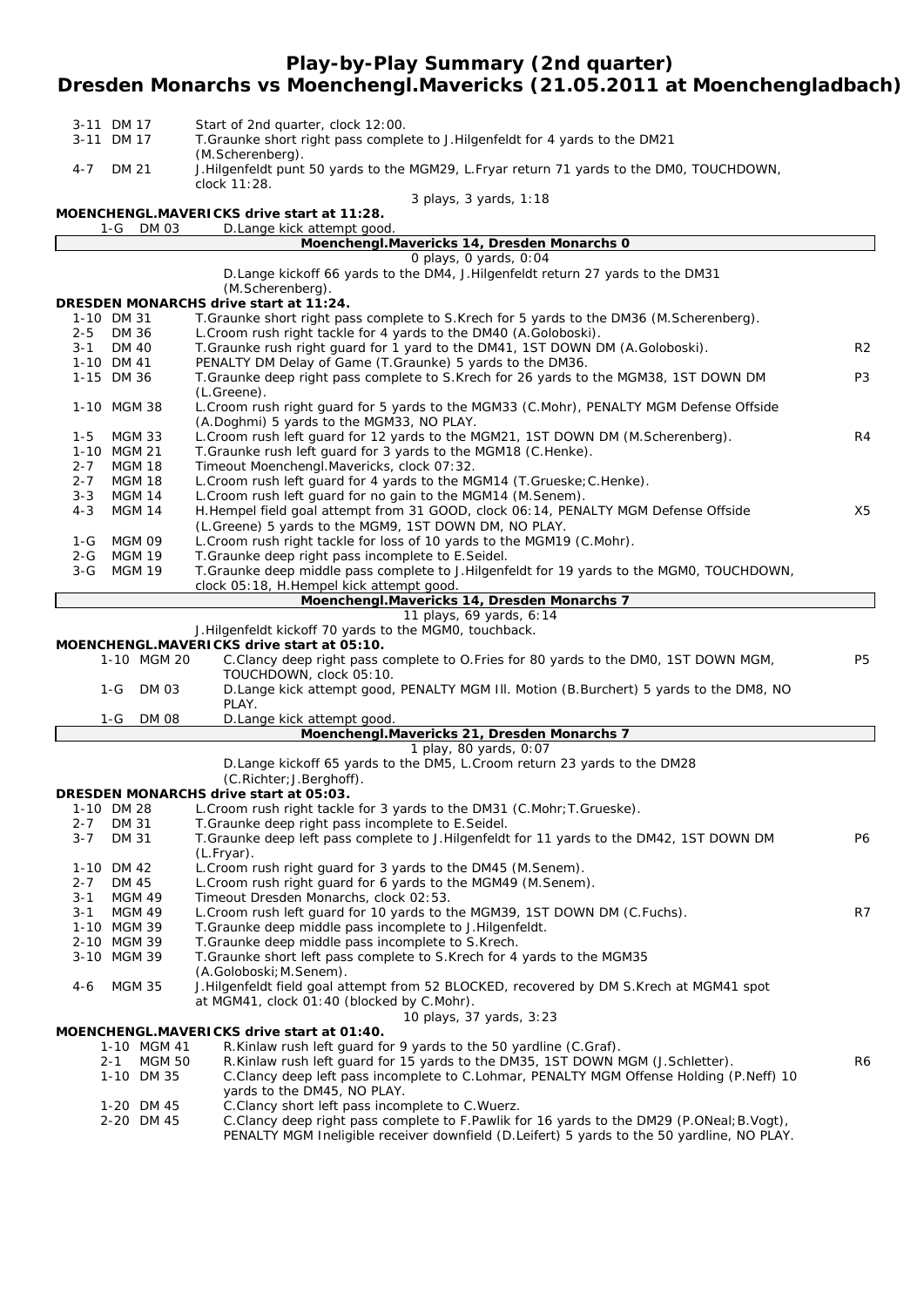## **Play-by-Play Summary (2nd quarter) Dresden Monarchs vs Moenchengl.Mavericks (21.05.2011 at Moenchengladbach)**

| 2-25 MGM 50 | C. Clancy rush right tackle for no gain to the 50 yardline, out-of-bounds.                |                |
|-------------|-------------------------------------------------------------------------------------------|----------------|
| 3-25 MGM 50 | Timeout Moenchengl. Mavericks, clock 00:14.                                               |                |
| 3-25 MGM 50 | C.Clancy short right pass incomplete to D.Ott.                                            |                |
| 4-25 MGM 50 | Timeout Moenchengl.Mavericks, clock 00:07.                                                |                |
| 4-25 MGM 50 | PENALTY MGM Delay of Game (C.Clancy) 5 yards to the MGM45.                                |                |
| 4-30 MGM 45 | C.Clancy deep right pass complete to O.Fries for no gain to the MGM45, PENALTY DM Defense | X <sub>7</sub> |
|             | Pass Interference (J.Schletter) 15 yards to the DM40, 1ST DOWN MGM, NO PLAY.              |                |
| 1-10 DM 40  | D. Lange field goal attempt from 57 MISSED - short, spot at DM40, clock 00:00.            |                |
|             | 6 plays, 19 yards, 1:40                                                                   |                |
|             |                                                                                           |                |

End of half, clock 00:00.

| ±nd or nair.<br>CIOCK UU:UU.                                           |  |
|------------------------------------------------------------------------|--|
| <b>END OF 2nd QUARTER: Moenchengl Mavericks 21, Dresden Monarchs 1</b> |  |
|                                                                        |  |
|                                                                        |  |

|                        |       | Time                 | <b>1st Downs</b> | <b>Conversions</b> |       |     |          |                   |                  |
|------------------------|-------|----------------------|------------------|--------------------|-------|-----|----------|-------------------|------------------|
| <b>Quarter Summary</b> | Score | <b>Poss</b>          | R P X            |                    | 3rd   | 4th | Rushina  | Passing           | <b>Penalties</b> |
| Dresden Monarchs       |       | 7 10.09              | $3 \t3 \t1$      |                    | 6 4-7 | റ-റ | 11-36    | $6 - 10 - 0 - 69$ | 2-20             |
| Moenchengl.Maveric     |       | 14 00:11 1 1 1 3 0-1 |                  |                    |       | റ-റ | $3 - 24$ | $1 - 3 - 0 - 80$  | 6-35             |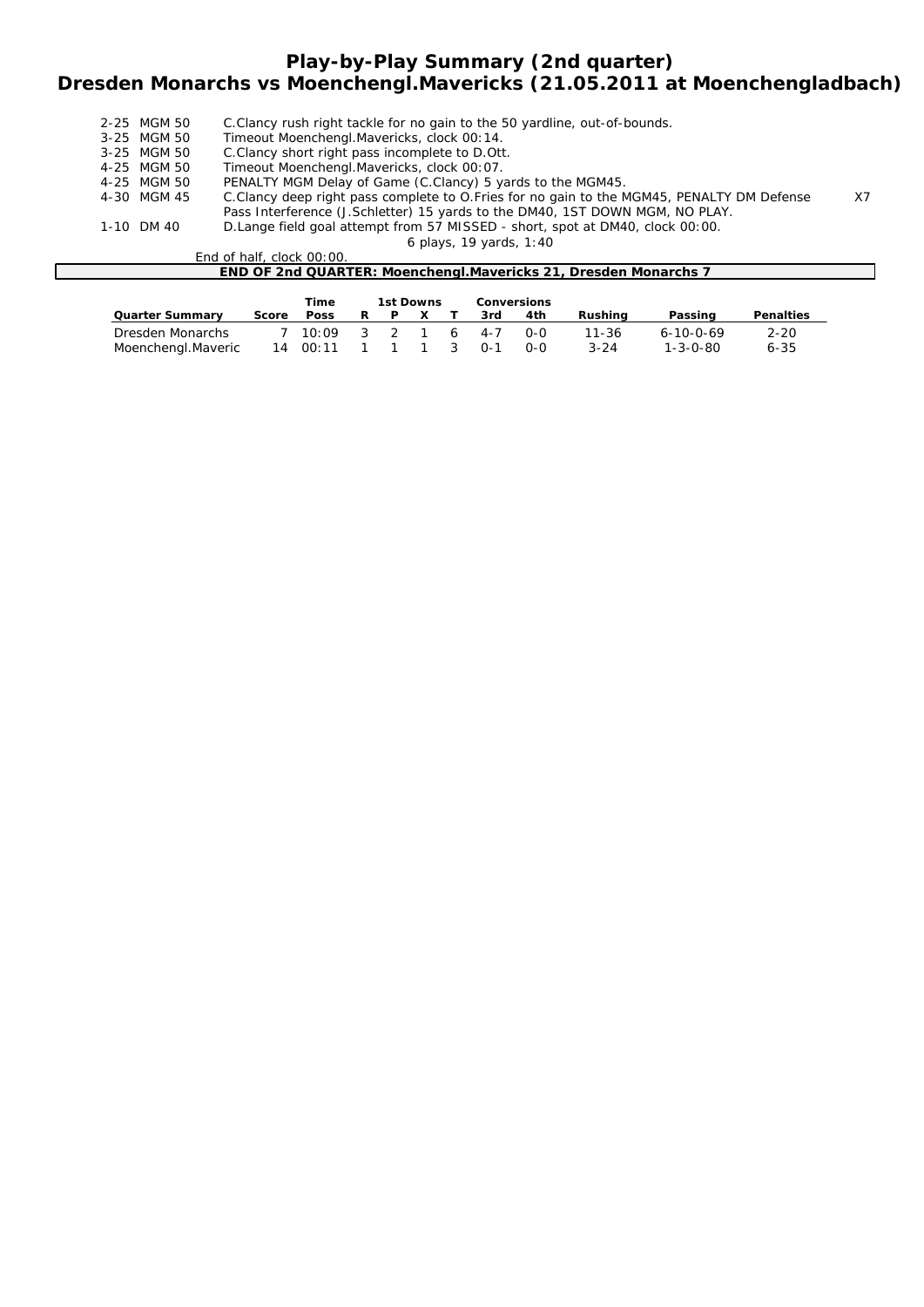### **Quickie Statistics (Halftime) Dresden Monarchs vs Moenchengl.Mavericks (21.05.2011 at Moenchengladbach)**

|                                   | DМ           | <b>MGM</b>   |
|-----------------------------------|--------------|--------------|
| Score                             | 7            | 21           |
| <b>FIRST DOWNS</b>                | 7            | 7            |
| <b>RUSHES-YARDS (NET)</b>         | 18-55        | $9 - 58$     |
| <b>PASSING YDS (NET)</b>          | 70           | 143          |
| Passes Att-Comp-Int               | $12 - 7 - 0$ | $12 - 6 - 0$ |
| <b>TOTAL OFFENSE PLAYS-YARDS</b>  | $30 - 125$   | $21 - 201$   |
| <b>Fumble Returns-Yards</b>       | $0 - 0$      | $0 - 0$      |
| Punt Returns-Yards                | $1 - 0$      | $1 - 71$     |
| Kickoff Returns-Yards             | $3 - 60$     | ი-ი          |
| <b>Interception Returns-Yards</b> | $0 - 0$      | $0 - 0$      |
| Punts (Number-Avg)                | $3 - 41.3$   | $1 - 30.0$   |
| Fumbles-Lost                      | $0 - 0$      | $0 - 0$      |
| Penalties-Yards                   | $4 - 43$     | $10 - 70$    |
| Possession Time                   | 15:38        | 06:42        |
| <b>Third-Down Conversions</b>     | 4 of 9       | $1$ of $3$   |
| <b>Fourth-Down Conversions</b>    | 0 of 0       | $0$ of $0$   |

### **Dresden Monarchs Moenchengl.Mavericks**

| <b>Rushing</b>      |       | <b>No. Gain Loss</b>                           |                              | Net TD                      | Lg Avg           | <b>Rushing</b>                                                           |                | No. Gain Loss  | Net TD                     | Avg<br>Lg                |          |
|---------------------|-------|------------------------------------------------|------------------------------|-----------------------------|------------------|--------------------------------------------------------------------------|----------------|----------------|----------------------------|--------------------------|----------|
| L.Croom             |       | $\overline{13}$<br>64                          | $\overline{13}$              | $\overline{51}$<br>$\Omega$ | 18<br>3.9        | R.Kinlaw                                                                 | 8              | 59             | 58<br>1                    | 21<br>7.2                |          |
| H.Hempel            |       | 6<br>1                                         | 0                            | 6<br>$\mathsf{O}$           | 6<br>6.0         | C.Clancy                                                                 | 1              | $\mathbf 0$    | $\mathbf 0$<br>$\mathbf 0$ | 0<br>$\mathsf{O}$<br>0.0 |          |
| T.Graunke           |       | 5<br>4                                         | $\overline{7}$               | $-2$<br>$\Omega$            | 3<br>$-0.5$      |                                                                          |                |                |                            |                          |          |
| Passing             |       | $C - A - I$                                    |                              |                             | Yds TD Long Sack | Passing                                                                  | $C - A - I$    |                |                            | Yds TD Long Sack         |          |
| T.Graunke           |       | $7 - 12 - 0$                                   | 70                           | 1                           | 26<br>1          | C.Clancy                                                                 | $6 - 12 - 0$   |                | 143<br>1                   | 80                       | $\Omega$ |
| Receiving           |       | Yards<br>No.                                   | TD                           | Long                        |                  | Receiving                                                                | No.            | Yards          | TD<br>Long                 |                          |          |
| S.Krech             |       | 4                                              | 36<br>$\mathbf 0$<br>34<br>1 | 26                          |                  | O.Fries                                                                  | $\overline{2}$ | 96             | 1                          | 80                       |          |
| J.Hilgenfeldt       |       | 3                                              | 19                           |                             | C.Wuerz          | 2                                                                        | 16             | $\mathbf 0$    | 11                         |                          |          |
|                     |       |                                                |                              |                             |                  | M.Helmedag                                                               | 1              | 29             | $\mathbf 0$                | 29                       |          |
|                     |       |                                                |                              |                             |                  | R.Kinlaw                                                                 | 1              | $\mathfrak{D}$ | $\Omega$                   | 2                        |          |
| Punting             |       | Yds<br>No.                                     |                              | Avg Long In20               | ΤВ               | Punting                                                                  | No.            | Yds            | Avg Long In20              |                          | TВ       |
| J.Hilgenfeldt       |       | 3<br>124                                       | 41.3                         | 50                          | 1<br>$\Omega$    | K.Schroer                                                                | 1              | 30             | 30.0<br>30                 | $\Omega$                 | $\Omega$ |
| <b>Punt Returns</b> |       | No. Yards                                      | TD                           | Long                        |                  | <b>Punt Returns</b>                                                      |                | No. Yards      | TD<br>Long                 |                          |          |
| L.Croom             |       |                                                | $\Omega$<br>$\Omega$         | O                           |                  | L.Fryar                                                                  |                | 71             | 1                          | 71                       |          |
| <b>Kick Returns</b> |       | No. Yards                                      | TD                           | Long                        |                  | <b>Kick Returns</b>                                                      |                | No. Yards      | <b>TD</b><br>Long          |                          |          |
| L.Croom             |       | $\overline{2}$                                 | 33<br>$\mathbf 0$            | 23                          |                  |                                                                          |                |                |                            |                          |          |
| J.Hilgenfeldt       |       | 1                                              | 27<br>$\mathbf 0$            | 27                          |                  |                                                                          |                |                |                            |                          |          |
| <b>Tackles</b>      |       | UA-A                                           | Total                        | <b>Sacks</b>                | TFL              | <b>Tackles</b>                                                           | <b>UA-A</b>    | Total          | <b>Sacks</b>               | TFL                      |          |
| C.Graf              |       | $3 - 2$                                        | $\overline{5}$               | $\mathbf 0$                 | 0.0              | M.Senem                                                                  | $4 - 1$        | 5              | 0                          | 0.0                      |          |
| P.ONeal             |       | $0 - 3$                                        | 3                            | 0                           | 0.0              | M.Scherenberg                                                            | $4 - 1$        | 5              | 0                          | 0.0                      |          |
| P.Krems             |       | $2 - 0$                                        | $\overline{2}$               | 0                           | 1.0              | A.Goloboski                                                              | $2 - 2$        | 4              | 1                          | 0.5                      |          |
| <b>B.Pansy</b>      |       | $0 - 2$                                        | $\overline{2}$               | $\Omega$                    | 0.0              | C.Mohr                                                                   | $2 - 1$        | 3              | $\Omega$                   | 1.0                      |          |
| Otr                 | Time  | <b>Scoring Play</b>                            |                              |                             |                  |                                                                          |                |                |                            | V-H                      |          |
| 1st                 | 00:51 |                                                |                              |                             |                  | MGM - R.Kinlaw 6 yd run (D.Lange kick), 11-78 3:59                       |                |                |                            | $0 - 7$                  |          |
| 2 <sub>nd</sub>     | 11:28 | MGM - L.Fryar 71 yd punt return (D.Lange kick) |                              |                             |                  |                                                                          |                |                |                            | $0 - 14$                 |          |
|                     | 05:18 |                                                |                              |                             |                  | DM - J.Hilgenfeldt 19 yd pass from T.Graunke (H.Hempel kick), 11-69 6:14 |                |                |                            | $7 - 14$                 |          |
|                     | 05:10 |                                                |                              |                             |                  | MGM - O.Fries 80 yd pass from C.Clancy (D.Lange kick), 1-80 0:07         |                |                |                            | $7 - 21$                 |          |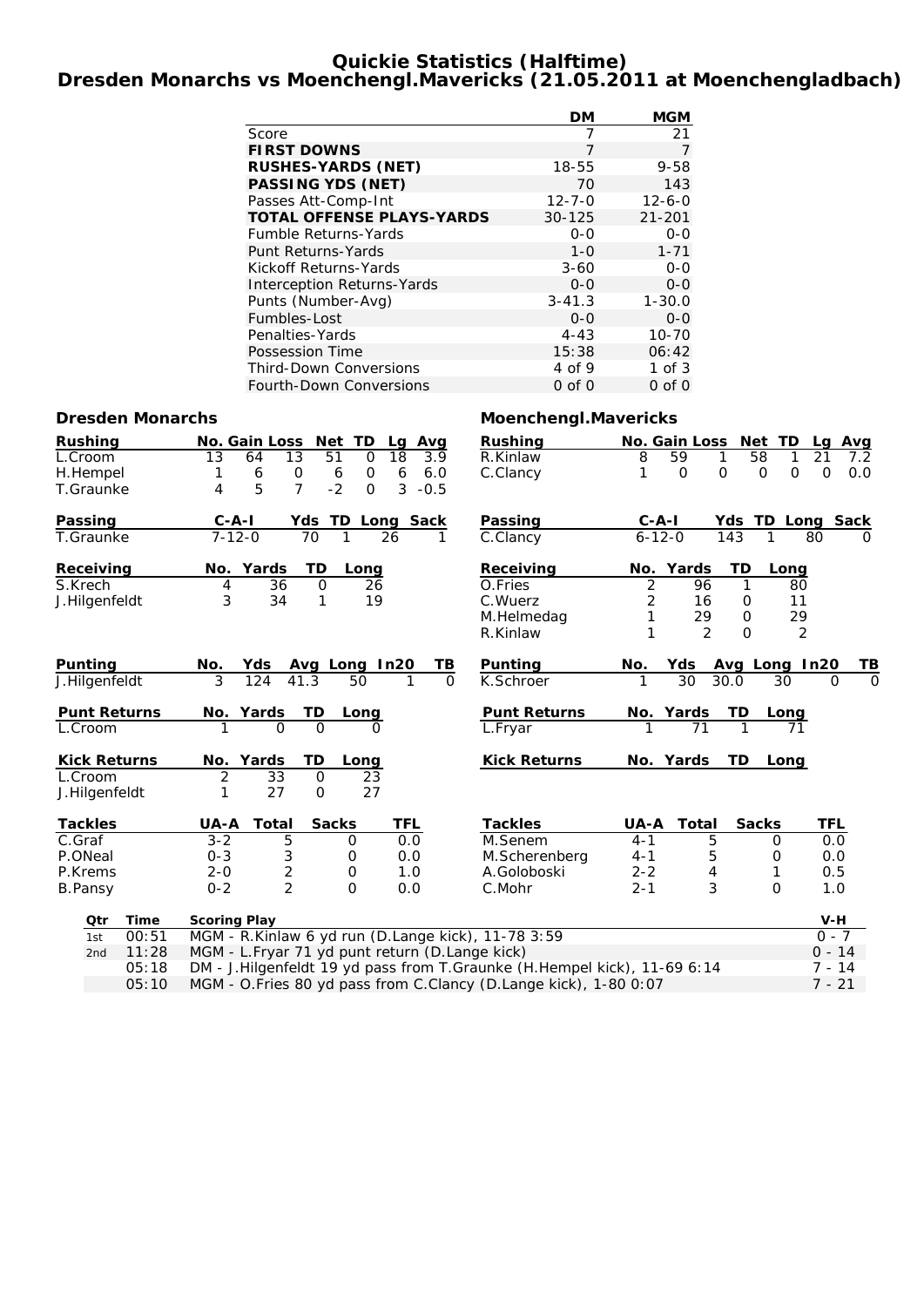**Play-by-Play Summary (3rd quarter)**

## **Dresden Monarchs vs Moenchengl.Mavericks (21.05.2011 at Moenchengladbach)**

|         |              |                       | Start of 3rd quarter, clock 12:00, DM ball on DM30.                                                                                               |                 |
|---------|--------------|-----------------------|---------------------------------------------------------------------------------------------------------------------------------------------------|-----------------|
|         |              |                       | J.Hilgenfeldt kickoff 60 yards to the MGM10, L.Greene return 22 yards to the MGM32,                                                               |                 |
|         |              |                       | PENALTY MGM III. block in the back (C.Henke) 10 yards to the MGM22, 1st and 10, MGM ball                                                          |                 |
|         |              |                       | on MGM22.<br><b>MOENCHENGL.MAVERICKS drive start at 11:50.</b>                                                                                    |                 |
|         |              | 1-10 MGM 22           | R.Kinlaw rush left guard for 7 yards to the MGM29 (B.Vogt; C.Graf).                                                                               |                 |
|         |              | 2-3 MGM 29            | C.Clancy deep right pass complete to M.Helmedag for 12 yards to the MGM41, 1ST DOWN MGM                                                           | P8              |
|         |              |                       | (Ma.Schmidt).                                                                                                                                     |                 |
|         |              | 1-10 MGM 41           | R.Kinlaw rush left guard for 43 yards to the DM16, 1ST DOWN MGM (R.Holle).                                                                        | R9              |
|         |              | 1-10 DM 16            | R.Kinlaw rush left guard for 1 yard to the DM15 (J.Schletter).                                                                                    |                 |
|         | $2 - 9$      | DM 15                 | C.Clancy deep left pass incomplete to F.Pawlik.                                                                                                   |                 |
|         | 3-9          | <b>DM 15</b>          | C.Clancy short left pass complete to C.Lohmar for 6 yards to the DM9 (Ma.Schmidt; C.Graf).                                                        |                 |
|         | $4 - 3$      | DM 09                 | D.Lange field goal attempt from 26 GOOD, clock 08:57.                                                                                             |                 |
|         |              |                       | Moenchengl.Mavericks 24, Dresden Monarchs 7                                                                                                       |                 |
|         |              |                       | 7 plays, 69 yards, 3:00                                                                                                                           |                 |
|         |              |                       | D.Lange kickoff 69 yards to the DM1, out-of-bounds, DM ball on DM40.                                                                              |                 |
|         |              |                       | DRESDEN MONARCHS drive start at 08:50.                                                                                                            |                 |
|         | 1-10 DM 40   |                       | T. Graunke rush left tackle for no gain to the DM40 (A. Goloboski; M. Senem).                                                                     |                 |
|         | 2-10 DM 40   |                       | L. Croom rush left guard for 3 yards to the DM43 (A. Doghmi; C. Mohr).                                                                            |                 |
| $3 - 7$ | DM 43        |                       | T. Graunke short right pass complete to S. Krech for 1 yard to the DM44                                                                           |                 |
|         |              |                       | (T.Grueske; A.Soberski).                                                                                                                          |                 |
| 4-6     | DM 44        |                       | J.Hilgenfeldt punt 34 yards to the MGM22, downed.                                                                                                 |                 |
|         |              |                       | 3 plays, 4 yards, 2:04<br>MOENCHENGL.MAVERICKS drive start at 06:46.                                                                              |                 |
|         |              | 1-10 MGM 22           | R.Kinlaw rush right tackle for 11 yards to the MGM33, 1ST DOWN MGM (P.ONeal).                                                                     | R <sub>10</sub> |
|         |              | 1-10 MGM 33           | R.Kinlaw rush right guard for 13 yards to the MGM46, 1ST DOWN MGM (C.Graf; Marcu.Donner).                                                         | <b>R11</b>      |
|         |              | 1-10 MGM 46           | C.Clancy deep middle pass incomplete to O.Fries.                                                                                                  |                 |
|         |              | 2-10 MGM 46           | C.Clancy deep left pass complete to C.Lohmar for 14 yards to the DM40, 1ST DOWN MGM                                                               | P12             |
|         |              |                       | (S.Pusback; S.Kretzschmar).                                                                                                                       |                 |
|         |              | 1-10 DM 40            | C.Clancy screen middle pass complete to R.Kinlaw for 40 yards to the DMO, 1ST DOWN MGM,                                                           | P13             |
|         |              |                       | TOUCHDOWN, clock 05:08, D.Lange kick attempt good.                                                                                                |                 |
|         |              |                       | Moenchengl.Mavericks 31, Dresden Monarchs 7                                                                                                       |                 |
|         |              |                       | 5 plays, 78 yards, 1:44                                                                                                                           |                 |
|         |              |                       | D.Lange kickoff 66 yards to the DM4, L.Croom return 21 yards to the DM25 (J.Berghoff).                                                            |                 |
|         |              |                       | DRESDEN MONARCHS drive start at 05:02.                                                                                                            |                 |
|         | 1-10 DM 25   |                       | T.Graunke deep left pass incomplete to J.Hilgenfeldt.                                                                                             |                 |
|         | 2-10 DM 25   |                       | T.Graunke short left pass incomplete to J.Hilgenfeldt.                                                                                            |                 |
|         | 3-10 DM 25   |                       | T.Graunke deep left pass intercepted by L.Fryar at the MGM47, L.Fryar return 0 yards to                                                           |                 |
|         |              |                       | the MGM47.                                                                                                                                        |                 |
|         |              |                       | 3 plays, 0 yards, 0:16                                                                                                                            |                 |
|         |              |                       | MOENCHENGL.MAVERICKS drive start at 04:46.                                                                                                        |                 |
|         | $2 - 9$      | 1-10 MGM 47<br>MGM 48 | R.Kinlaw rush right guard for 1 yard to the MGM48 (Ma.Schmidt).<br>C.Clancy short left pass complete to C.Wuerz for 4 yards to the DM48 (C.Graf). |                 |
|         | $3 - 5$      | DM 48                 | R.Kinlaw rush left tackle for 9 yards to the DM39 (C.Graf), PENALTY MGM III. Motion                                                               |                 |
|         |              |                       | (O.Martin) 5 yards to the MGM47, NO PLAY.                                                                                                         |                 |
|         |              | 3-10 MGM 47           | C.Clancy short left pass incomplete to C.Lohmar.                                                                                                  |                 |
|         |              | 4-10 MGM 47           | K.Schroer punt 43 yards to the DM10, downed.                                                                                                      |                 |
|         |              |                       | 3 plays, 0 yards, 2:01                                                                                                                            |                 |
|         |              |                       | DRESDEN MONARCHS drive start at 02:45.                                                                                                            |                 |
|         | 1-10 DM 10   |                       | L. Croom rush left tackle for 2 yards to the DM12 (R. Solovij).                                                                                   |                 |
| $2 - 8$ | <b>DM 12</b> |                       | T.Graunke deep middle pass incomplete to J.Hilgenfeldt.                                                                                           |                 |
| $3 - 8$ | <b>DM 12</b> |                       | T.Graunke short left pass incomplete to L.Croom.                                                                                                  |                 |
| 4-8     | <b>DM 12</b> |                       | J. Hilgenfeldt rush for loss of 12 yards to the DM0, fumble by J. Hilgenfeldt recovered by                                                        |                 |
|         |              |                       | DM TEAM at DMO, out-of-bounds, TEAM safety, clock 01:58.                                                                                          |                 |
|         |              |                       | Moenchengl.Mavericks 33, Dresden Monarchs 7                                                                                                       |                 |
|         |              |                       | 4 plays, minus 10 yards, 0:54                                                                                                                     |                 |
|         |              |                       | J. Hilgenfeldt kickoff 70 yards to the MGM10, L. Fryar return 33 yards to the MGM43.                                                              |                 |
|         |              |                       | MOENCHENGL.MAVERICKS drive start at 01:51.                                                                                                        |                 |
|         |              | 1-10 MGM 43           | C.Clancy deep right pass incomplete to C.Lohmar.                                                                                                  |                 |
|         |              | 2-10 MGM 43           | R.Kinlaw rush right guard for 11 yards to the DM46, 1ST DOWN MGM (Marcu.Donner).                                                                  | R <sub>14</sub> |
|         |              | 1-10 DM 46            | O.Martin rush left guard for 8 yards to the DM38 (S.Kretzschmar).                                                                                 |                 |
|         | $2 - 2$      | DM 38                 | C.Clancy short right pass complete to M.Helmedag for 7 yards to the DM31, 1ST DOWN MGM                                                            | P15             |
|         |              |                       | (B.Pansy; J.Schletter).                                                                                                                           |                 |
|         |              | 1-10 DM 31            | C.Clancy deep left pass complete to D.Lange for 14 yards to the DM17, 1ST DOWN MGM                                                                | P16             |
|         |              |                       | (S.Pusback).<br>END OF 3rd QUARTER: Moenchengl.Mavericks 33, Dresden Monarchs 7                                                                   |                 |
|         |              |                       |                                                                                                                                                   |                 |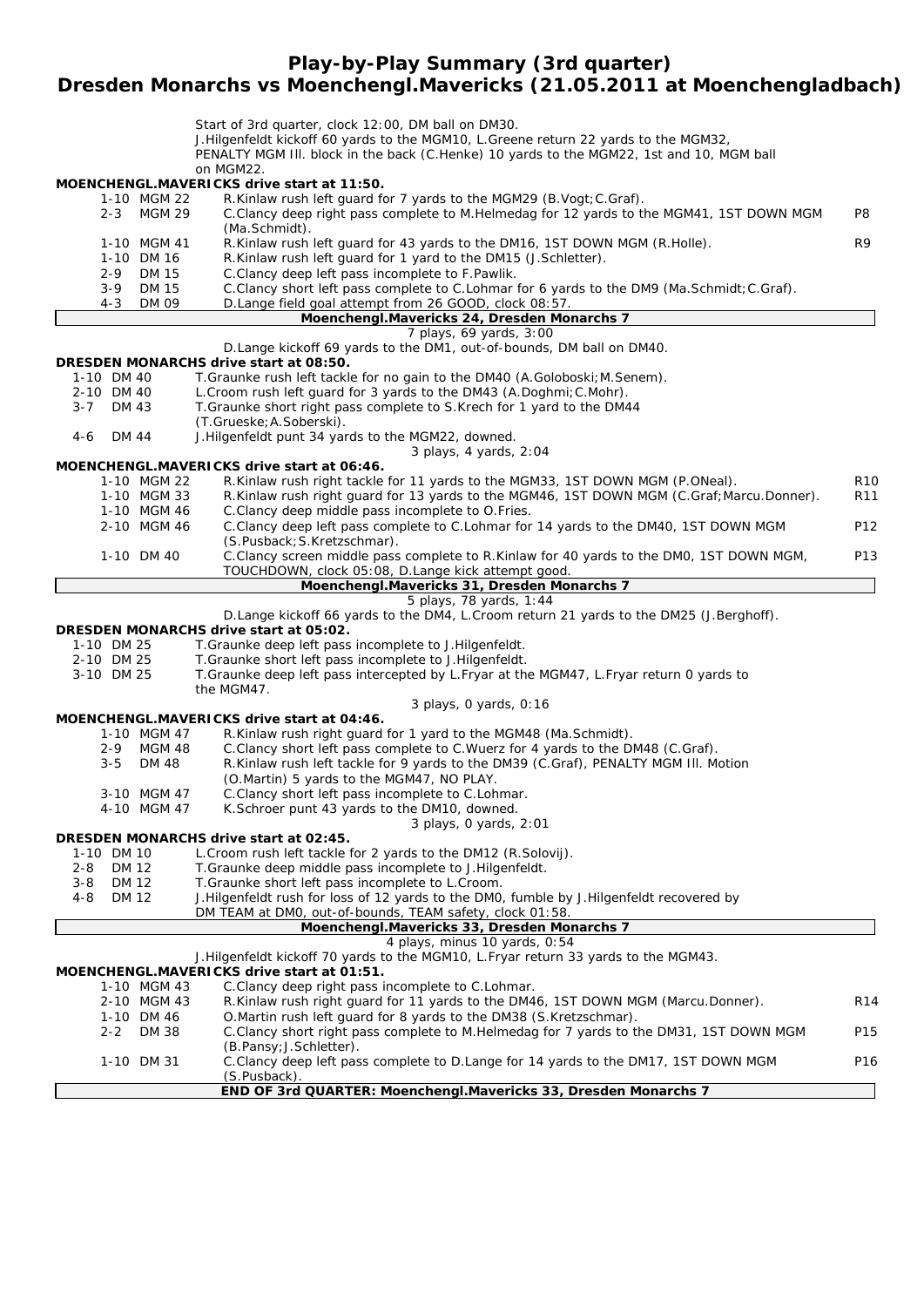# **Play-by-Play Summary (3rd quarter) Dresden Monarchs vs Moenchengl.Mavericks (21.05.2011 at Moenchengladbach)**

|                        |       | <b>Time</b>               | 1st Downs |       |  | <b>Conversions</b> |     |            |                   |                  |  |
|------------------------|-------|---------------------------|-----------|-------|--|--------------------|-----|------------|-------------------|------------------|--|
| <b>Quarter Summarv</b> | Score | <b>Poss</b>               |           |       |  | 3rd                | 4th | Rushina    | Passing           | <b>Penalties</b> |  |
| Dresden Monarchs       |       | $0$ 03:14 0 0 0 0 0-3 0-1 |           |       |  |                    |     | $4 - (-7)$ | $1 - 6 - 1 - 1$   | 0-0              |  |
| Moenchengl.Maveric     |       | 12 08:36                  |           | 4 5 0 |  | $O - 2$            | റ-റ | 8-95       | $7 - 11 - 0 - 97$ | $2 - 15$         |  |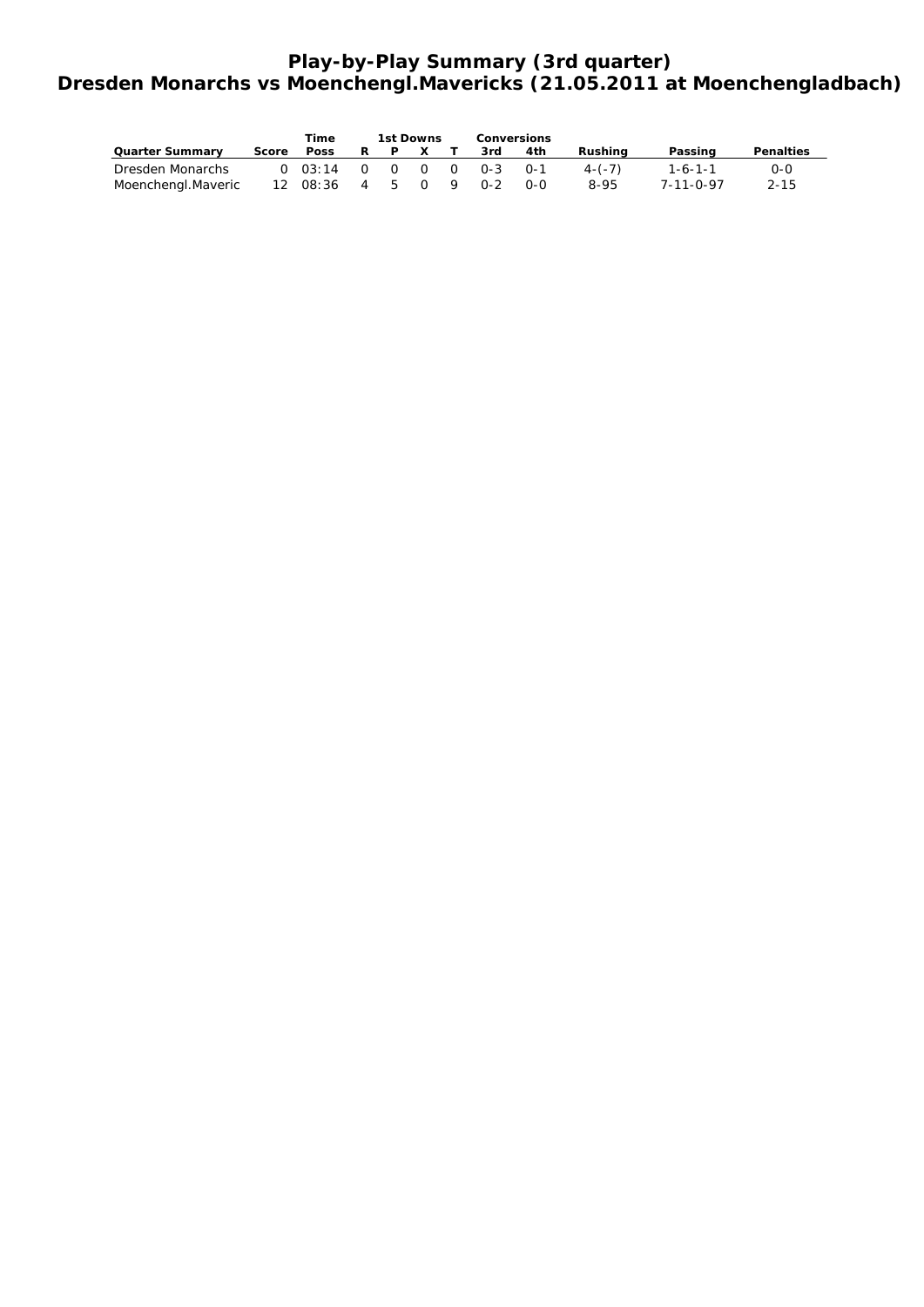# **Play-by-Play Summary (4th quarter) Dresden Monarchs vs Moenchengl.Mavericks (21.05.2011 at Moenchengladbach)**

| 1-10 DM 17<br>Start of 4th quarter, clock 12:00.<br>1-10 DM 17<br>R.Kinlaw rush left guard for 6 yards to the DM11 (S.Kretzschmar), PENALTY MGM Offense<br>Holding (P.Neff) 10 yards to the DM27, NO PLAY.<br>1-20 DM 27<br>C.Clancy deep right pass incomplete to C.Wuerz.<br>R.Kinlaw rush left guard for 26 yards to the DM1, 1ST DOWN MGM.<br>R <sub>17</sub><br>2-20 DM 27<br>1-G DM 01<br>R.Kinlaw rush left guard for loss of 1 yard to the DM2 (P.ONeal).<br>2-G DM 02<br>C.Clancy short right pass complete to F.Pawlik for 2 yards to the DMO, TOUCHDOWN, clock<br>10:24, D.Lange kick attempt good.<br>Moenchengl.Mavericks 40, Dresden Monarchs 7<br>9 plays, 57 yards, 3:27<br>D.Lange kickoff 70 yards to the DM0, touchback.<br>DRESDEN MONARCHS drive start at 10:24.<br>1-10 DM 20<br>L. Croom rush right guard for 3 yards to the DM23 (A. Maassen).<br><b>DM 23</b><br>E. Seidel short right pass complete to R. Pesth for 6 yards to the DM29.<br>$2 - 7$<br>E. Seidel short right pass complete to L. Croom for 7 yards to the DM36, 1ST DOWN DM,<br>$3 - 1$<br>DM 29<br>P <sub>8</sub><br>out-of-bounds.<br>1-10 DM 36<br>L. Croom rush right quard for 6 yards to the DM42 (F. Niephaus).<br>E. Seidel deep middle pass complete to S. Krech for 14 yards to the MGM44, 1ST DOWN DM<br>P <sub>9</sub><br>DM 42<br>$2 - 4$<br>(T.Korinth).<br>1-10 MGM 44<br>L. Croom rush left quard for 7 yards to the MGM37 (A. Maassen; T. Korinth).<br>E. Seidel rush right quard for 19 yards to the MGM18, 1ST DOWN DM (F. Niephaus).<br>$2 - 3$<br><b>MGM 37</b><br>E. Seidel deep left pass complete to J. Hilgenfeldt for 11 yards to the MGM7, 1ST DOWN DM<br>1-10 MGM 18<br>(M. Weissbrenner).<br>$1-G$<br>MGM 07<br>L. Croom rush left quard for 7 yards to the MGMO, TOUCHDOWN, clock 05:52, H. Hempel kick<br>attempt good.<br>Moenchengl.Mavericks 40, Dresden Monarchs 14<br>9 plays, 80 yards, 4:39<br>J. Hilgenfeldt kickoff 68 yards to the MGM2, L. Fryar return 24 yards to the MGM26, PENALTY<br>MGM III. block in the back (C.Richter) 10 yards to the MGM16, 1st and 10, MGM ball on<br>MGM16.<br>MOENCHENGL.MAVERICKS drive start at 05:45.<br>O.Martin rush left tackle for 8 yards to the MGM24 (C.Graf).<br>1-10 MGM 16<br>F.Schorn rush right tackle for 8 yards to the MGM32, 1ST DOWN MGM<br>2-2 MGM 24<br>(S.Kretzschmar; M.Franke).<br>F.Schorn deep middle pass incomplete to T.Kraemer.<br>1-10 MGM 32<br>2-10 MGM 32<br>Timeout Moenchengl.Mavericks, clock 04:33.<br>2-10 MGM 32<br>F. Schorn deep left pass complete to P. Klein for 10 yards to the MGM42, 1ST DOWN MGM.<br>1-10 MGM 42<br>B. Burchert rush left guard for 4 yards to the MGM46 (J. Aparicio).<br>MGM 46<br>O. Martin rush left quard for 4 yards to the 50 yardline (Marcu. Donner).<br>$2 - 6$<br>$3 - 2$<br><b>MGM 50</b><br>B.Burchert rush right guard for no gain to the 50 yardline (Ma.Schmidt).<br><b>MGM 50</b><br>K. Schroer punt 40 yards to the DM10, TEAM return 5 yards to the DM15 (F. Pawlik).<br>$4 - 2$<br>7 plays, 34 yards, 3:46<br>DRESDEN MONARCHS drive start at 01:59.<br>L. Croom rush right tackle for 15 yards to the DM30, 1ST DOWN DM (T. Korinth).<br>1-10 DM 15<br>R <sub>12</sub><br>1-10 DM 30<br>L. Croom rush left guard for loss of 1 yard to the DM29 (K. Knuebben; C. Henke).<br>2-11 DM 29<br>E. Seidel short left pass complete to J. Hilgenfeldt for 12 yards to the DM41, 1ST DOWN DM<br>P <sub>13</sub><br>(M.Weissbrenner).<br>L. Croom rush right guard for 1 yard to the DM42 (F. Niephaus).<br>1-10 DM 41 |                  |                                                                                                |                 |
|-------------------------------------------------------------------------------------------------------------------------------------------------------------------------------------------------------------------------------------------------------------------------------------------------------------------------------------------------------------------------------------------------------------------------------------------------------------------------------------------------------------------------------------------------------------------------------------------------------------------------------------------------------------------------------------------------------------------------------------------------------------------------------------------------------------------------------------------------------------------------------------------------------------------------------------------------------------------------------------------------------------------------------------------------------------------------------------------------------------------------------------------------------------------------------------------------------------------------------------------------------------------------------------------------------------------------------------------------------------------------------------------------------------------------------------------------------------------------------------------------------------------------------------------------------------------------------------------------------------------------------------------------------------------------------------------------------------------------------------------------------------------------------------------------------------------------------------------------------------------------------------------------------------------------------------------------------------------------------------------------------------------------------------------------------------------------------------------------------------------------------------------------------------------------------------------------------------------------------------------------------------------------------------------------------------------------------------------------------------------------------------------------------------------------------------------------------------------------------------------------------------------------------------------------------------------------------------------------------------------------------------------------------------------------------------------------------------------------------------------------------------------------------------------------------------------------------------------------------------------------------------------------------------------------------------------------------------------------------------------------------------------------------------------------------------------------------------------------------------------------------------------------------------------------------------------------------------------------------------------------------------------------------------------------------------------------------------------------------------------------------------------------------------------------------------------------------------------------------------------------------------------------------------------------------------------------|------------------|------------------------------------------------------------------------------------------------|-----------------|
|                                                                                                                                                                                                                                                                                                                                                                                                                                                                                                                                                                                                                                                                                                                                                                                                                                                                                                                                                                                                                                                                                                                                                                                                                                                                                                                                                                                                                                                                                                                                                                                                                                                                                                                                                                                                                                                                                                                                                                                                                                                                                                                                                                                                                                                                                                                                                                                                                                                                                                                                                                                                                                                                                                                                                                                                                                                                                                                                                                                                                                                                                                                                                                                                                                                                                                                                                                                                                                                                                                                                                                         |                  |                                                                                                |                 |
|                                                                                                                                                                                                                                                                                                                                                                                                                                                                                                                                                                                                                                                                                                                                                                                                                                                                                                                                                                                                                                                                                                                                                                                                                                                                                                                                                                                                                                                                                                                                                                                                                                                                                                                                                                                                                                                                                                                                                                                                                                                                                                                                                                                                                                                                                                                                                                                                                                                                                                                                                                                                                                                                                                                                                                                                                                                                                                                                                                                                                                                                                                                                                                                                                                                                                                                                                                                                                                                                                                                                                                         |                  |                                                                                                |                 |
|                                                                                                                                                                                                                                                                                                                                                                                                                                                                                                                                                                                                                                                                                                                                                                                                                                                                                                                                                                                                                                                                                                                                                                                                                                                                                                                                                                                                                                                                                                                                                                                                                                                                                                                                                                                                                                                                                                                                                                                                                                                                                                                                                                                                                                                                                                                                                                                                                                                                                                                                                                                                                                                                                                                                                                                                                                                                                                                                                                                                                                                                                                                                                                                                                                                                                                                                                                                                                                                                                                                                                                         |                  |                                                                                                |                 |
|                                                                                                                                                                                                                                                                                                                                                                                                                                                                                                                                                                                                                                                                                                                                                                                                                                                                                                                                                                                                                                                                                                                                                                                                                                                                                                                                                                                                                                                                                                                                                                                                                                                                                                                                                                                                                                                                                                                                                                                                                                                                                                                                                                                                                                                                                                                                                                                                                                                                                                                                                                                                                                                                                                                                                                                                                                                                                                                                                                                                                                                                                                                                                                                                                                                                                                                                                                                                                                                                                                                                                                         |                  |                                                                                                |                 |
|                                                                                                                                                                                                                                                                                                                                                                                                                                                                                                                                                                                                                                                                                                                                                                                                                                                                                                                                                                                                                                                                                                                                                                                                                                                                                                                                                                                                                                                                                                                                                                                                                                                                                                                                                                                                                                                                                                                                                                                                                                                                                                                                                                                                                                                                                                                                                                                                                                                                                                                                                                                                                                                                                                                                                                                                                                                                                                                                                                                                                                                                                                                                                                                                                                                                                                                                                                                                                                                                                                                                                                         |                  |                                                                                                |                 |
|                                                                                                                                                                                                                                                                                                                                                                                                                                                                                                                                                                                                                                                                                                                                                                                                                                                                                                                                                                                                                                                                                                                                                                                                                                                                                                                                                                                                                                                                                                                                                                                                                                                                                                                                                                                                                                                                                                                                                                                                                                                                                                                                                                                                                                                                                                                                                                                                                                                                                                                                                                                                                                                                                                                                                                                                                                                                                                                                                                                                                                                                                                                                                                                                                                                                                                                                                                                                                                                                                                                                                                         |                  |                                                                                                |                 |
|                                                                                                                                                                                                                                                                                                                                                                                                                                                                                                                                                                                                                                                                                                                                                                                                                                                                                                                                                                                                                                                                                                                                                                                                                                                                                                                                                                                                                                                                                                                                                                                                                                                                                                                                                                                                                                                                                                                                                                                                                                                                                                                                                                                                                                                                                                                                                                                                                                                                                                                                                                                                                                                                                                                                                                                                                                                                                                                                                                                                                                                                                                                                                                                                                                                                                                                                                                                                                                                                                                                                                                         |                  |                                                                                                |                 |
|                                                                                                                                                                                                                                                                                                                                                                                                                                                                                                                                                                                                                                                                                                                                                                                                                                                                                                                                                                                                                                                                                                                                                                                                                                                                                                                                                                                                                                                                                                                                                                                                                                                                                                                                                                                                                                                                                                                                                                                                                                                                                                                                                                                                                                                                                                                                                                                                                                                                                                                                                                                                                                                                                                                                                                                                                                                                                                                                                                                                                                                                                                                                                                                                                                                                                                                                                                                                                                                                                                                                                                         |                  |                                                                                                |                 |
|                                                                                                                                                                                                                                                                                                                                                                                                                                                                                                                                                                                                                                                                                                                                                                                                                                                                                                                                                                                                                                                                                                                                                                                                                                                                                                                                                                                                                                                                                                                                                                                                                                                                                                                                                                                                                                                                                                                                                                                                                                                                                                                                                                                                                                                                                                                                                                                                                                                                                                                                                                                                                                                                                                                                                                                                                                                                                                                                                                                                                                                                                                                                                                                                                                                                                                                                                                                                                                                                                                                                                                         |                  |                                                                                                |                 |
|                                                                                                                                                                                                                                                                                                                                                                                                                                                                                                                                                                                                                                                                                                                                                                                                                                                                                                                                                                                                                                                                                                                                                                                                                                                                                                                                                                                                                                                                                                                                                                                                                                                                                                                                                                                                                                                                                                                                                                                                                                                                                                                                                                                                                                                                                                                                                                                                                                                                                                                                                                                                                                                                                                                                                                                                                                                                                                                                                                                                                                                                                                                                                                                                                                                                                                                                                                                                                                                                                                                                                                         |                  |                                                                                                |                 |
|                                                                                                                                                                                                                                                                                                                                                                                                                                                                                                                                                                                                                                                                                                                                                                                                                                                                                                                                                                                                                                                                                                                                                                                                                                                                                                                                                                                                                                                                                                                                                                                                                                                                                                                                                                                                                                                                                                                                                                                                                                                                                                                                                                                                                                                                                                                                                                                                                                                                                                                                                                                                                                                                                                                                                                                                                                                                                                                                                                                                                                                                                                                                                                                                                                                                                                                                                                                                                                                                                                                                                                         |                  |                                                                                                |                 |
|                                                                                                                                                                                                                                                                                                                                                                                                                                                                                                                                                                                                                                                                                                                                                                                                                                                                                                                                                                                                                                                                                                                                                                                                                                                                                                                                                                                                                                                                                                                                                                                                                                                                                                                                                                                                                                                                                                                                                                                                                                                                                                                                                                                                                                                                                                                                                                                                                                                                                                                                                                                                                                                                                                                                                                                                                                                                                                                                                                                                                                                                                                                                                                                                                                                                                                                                                                                                                                                                                                                                                                         |                  |                                                                                                |                 |
|                                                                                                                                                                                                                                                                                                                                                                                                                                                                                                                                                                                                                                                                                                                                                                                                                                                                                                                                                                                                                                                                                                                                                                                                                                                                                                                                                                                                                                                                                                                                                                                                                                                                                                                                                                                                                                                                                                                                                                                                                                                                                                                                                                                                                                                                                                                                                                                                                                                                                                                                                                                                                                                                                                                                                                                                                                                                                                                                                                                                                                                                                                                                                                                                                                                                                                                                                                                                                                                                                                                                                                         |                  |                                                                                                |                 |
|                                                                                                                                                                                                                                                                                                                                                                                                                                                                                                                                                                                                                                                                                                                                                                                                                                                                                                                                                                                                                                                                                                                                                                                                                                                                                                                                                                                                                                                                                                                                                                                                                                                                                                                                                                                                                                                                                                                                                                                                                                                                                                                                                                                                                                                                                                                                                                                                                                                                                                                                                                                                                                                                                                                                                                                                                                                                                                                                                                                                                                                                                                                                                                                                                                                                                                                                                                                                                                                                                                                                                                         |                  |                                                                                                |                 |
|                                                                                                                                                                                                                                                                                                                                                                                                                                                                                                                                                                                                                                                                                                                                                                                                                                                                                                                                                                                                                                                                                                                                                                                                                                                                                                                                                                                                                                                                                                                                                                                                                                                                                                                                                                                                                                                                                                                                                                                                                                                                                                                                                                                                                                                                                                                                                                                                                                                                                                                                                                                                                                                                                                                                                                                                                                                                                                                                                                                                                                                                                                                                                                                                                                                                                                                                                                                                                                                                                                                                                                         |                  |                                                                                                |                 |
|                                                                                                                                                                                                                                                                                                                                                                                                                                                                                                                                                                                                                                                                                                                                                                                                                                                                                                                                                                                                                                                                                                                                                                                                                                                                                                                                                                                                                                                                                                                                                                                                                                                                                                                                                                                                                                                                                                                                                                                                                                                                                                                                                                                                                                                                                                                                                                                                                                                                                                                                                                                                                                                                                                                                                                                                                                                                                                                                                                                                                                                                                                                                                                                                                                                                                                                                                                                                                                                                                                                                                                         |                  |                                                                                                |                 |
|                                                                                                                                                                                                                                                                                                                                                                                                                                                                                                                                                                                                                                                                                                                                                                                                                                                                                                                                                                                                                                                                                                                                                                                                                                                                                                                                                                                                                                                                                                                                                                                                                                                                                                                                                                                                                                                                                                                                                                                                                                                                                                                                                                                                                                                                                                                                                                                                                                                                                                                                                                                                                                                                                                                                                                                                                                                                                                                                                                                                                                                                                                                                                                                                                                                                                                                                                                                                                                                                                                                                                                         |                  |                                                                                                |                 |
|                                                                                                                                                                                                                                                                                                                                                                                                                                                                                                                                                                                                                                                                                                                                                                                                                                                                                                                                                                                                                                                                                                                                                                                                                                                                                                                                                                                                                                                                                                                                                                                                                                                                                                                                                                                                                                                                                                                                                                                                                                                                                                                                                                                                                                                                                                                                                                                                                                                                                                                                                                                                                                                                                                                                                                                                                                                                                                                                                                                                                                                                                                                                                                                                                                                                                                                                                                                                                                                                                                                                                                         |                  |                                                                                                |                 |
|                                                                                                                                                                                                                                                                                                                                                                                                                                                                                                                                                                                                                                                                                                                                                                                                                                                                                                                                                                                                                                                                                                                                                                                                                                                                                                                                                                                                                                                                                                                                                                                                                                                                                                                                                                                                                                                                                                                                                                                                                                                                                                                                                                                                                                                                                                                                                                                                                                                                                                                                                                                                                                                                                                                                                                                                                                                                                                                                                                                                                                                                                                                                                                                                                                                                                                                                                                                                                                                                                                                                                                         |                  |                                                                                                |                 |
|                                                                                                                                                                                                                                                                                                                                                                                                                                                                                                                                                                                                                                                                                                                                                                                                                                                                                                                                                                                                                                                                                                                                                                                                                                                                                                                                                                                                                                                                                                                                                                                                                                                                                                                                                                                                                                                                                                                                                                                                                                                                                                                                                                                                                                                                                                                                                                                                                                                                                                                                                                                                                                                                                                                                                                                                                                                                                                                                                                                                                                                                                                                                                                                                                                                                                                                                                                                                                                                                                                                                                                         |                  |                                                                                                | R <sub>10</sub> |
|                                                                                                                                                                                                                                                                                                                                                                                                                                                                                                                                                                                                                                                                                                                                                                                                                                                                                                                                                                                                                                                                                                                                                                                                                                                                                                                                                                                                                                                                                                                                                                                                                                                                                                                                                                                                                                                                                                                                                                                                                                                                                                                                                                                                                                                                                                                                                                                                                                                                                                                                                                                                                                                                                                                                                                                                                                                                                                                                                                                                                                                                                                                                                                                                                                                                                                                                                                                                                                                                                                                                                                         |                  |                                                                                                | P11             |
|                                                                                                                                                                                                                                                                                                                                                                                                                                                                                                                                                                                                                                                                                                                                                                                                                                                                                                                                                                                                                                                                                                                                                                                                                                                                                                                                                                                                                                                                                                                                                                                                                                                                                                                                                                                                                                                                                                                                                                                                                                                                                                                                                                                                                                                                                                                                                                                                                                                                                                                                                                                                                                                                                                                                                                                                                                                                                                                                                                                                                                                                                                                                                                                                                                                                                                                                                                                                                                                                                                                                                                         |                  |                                                                                                |                 |
|                                                                                                                                                                                                                                                                                                                                                                                                                                                                                                                                                                                                                                                                                                                                                                                                                                                                                                                                                                                                                                                                                                                                                                                                                                                                                                                                                                                                                                                                                                                                                                                                                                                                                                                                                                                                                                                                                                                                                                                                                                                                                                                                                                                                                                                                                                                                                                                                                                                                                                                                                                                                                                                                                                                                                                                                                                                                                                                                                                                                                                                                                                                                                                                                                                                                                                                                                                                                                                                                                                                                                                         |                  |                                                                                                |                 |
|                                                                                                                                                                                                                                                                                                                                                                                                                                                                                                                                                                                                                                                                                                                                                                                                                                                                                                                                                                                                                                                                                                                                                                                                                                                                                                                                                                                                                                                                                                                                                                                                                                                                                                                                                                                                                                                                                                                                                                                                                                                                                                                                                                                                                                                                                                                                                                                                                                                                                                                                                                                                                                                                                                                                                                                                                                                                                                                                                                                                                                                                                                                                                                                                                                                                                                                                                                                                                                                                                                                                                                         |                  |                                                                                                |                 |
|                                                                                                                                                                                                                                                                                                                                                                                                                                                                                                                                                                                                                                                                                                                                                                                                                                                                                                                                                                                                                                                                                                                                                                                                                                                                                                                                                                                                                                                                                                                                                                                                                                                                                                                                                                                                                                                                                                                                                                                                                                                                                                                                                                                                                                                                                                                                                                                                                                                                                                                                                                                                                                                                                                                                                                                                                                                                                                                                                                                                                                                                                                                                                                                                                                                                                                                                                                                                                                                                                                                                                                         |                  |                                                                                                |                 |
|                                                                                                                                                                                                                                                                                                                                                                                                                                                                                                                                                                                                                                                                                                                                                                                                                                                                                                                                                                                                                                                                                                                                                                                                                                                                                                                                                                                                                                                                                                                                                                                                                                                                                                                                                                                                                                                                                                                                                                                                                                                                                                                                                                                                                                                                                                                                                                                                                                                                                                                                                                                                                                                                                                                                                                                                                                                                                                                                                                                                                                                                                                                                                                                                                                                                                                                                                                                                                                                                                                                                                                         |                  |                                                                                                |                 |
|                                                                                                                                                                                                                                                                                                                                                                                                                                                                                                                                                                                                                                                                                                                                                                                                                                                                                                                                                                                                                                                                                                                                                                                                                                                                                                                                                                                                                                                                                                                                                                                                                                                                                                                                                                                                                                                                                                                                                                                                                                                                                                                                                                                                                                                                                                                                                                                                                                                                                                                                                                                                                                                                                                                                                                                                                                                                                                                                                                                                                                                                                                                                                                                                                                                                                                                                                                                                                                                                                                                                                                         |                  |                                                                                                |                 |
|                                                                                                                                                                                                                                                                                                                                                                                                                                                                                                                                                                                                                                                                                                                                                                                                                                                                                                                                                                                                                                                                                                                                                                                                                                                                                                                                                                                                                                                                                                                                                                                                                                                                                                                                                                                                                                                                                                                                                                                                                                                                                                                                                                                                                                                                                                                                                                                                                                                                                                                                                                                                                                                                                                                                                                                                                                                                                                                                                                                                                                                                                                                                                                                                                                                                                                                                                                                                                                                                                                                                                                         |                  |                                                                                                |                 |
|                                                                                                                                                                                                                                                                                                                                                                                                                                                                                                                                                                                                                                                                                                                                                                                                                                                                                                                                                                                                                                                                                                                                                                                                                                                                                                                                                                                                                                                                                                                                                                                                                                                                                                                                                                                                                                                                                                                                                                                                                                                                                                                                                                                                                                                                                                                                                                                                                                                                                                                                                                                                                                                                                                                                                                                                                                                                                                                                                                                                                                                                                                                                                                                                                                                                                                                                                                                                                                                                                                                                                                         |                  |                                                                                                |                 |
|                                                                                                                                                                                                                                                                                                                                                                                                                                                                                                                                                                                                                                                                                                                                                                                                                                                                                                                                                                                                                                                                                                                                                                                                                                                                                                                                                                                                                                                                                                                                                                                                                                                                                                                                                                                                                                                                                                                                                                                                                                                                                                                                                                                                                                                                                                                                                                                                                                                                                                                                                                                                                                                                                                                                                                                                                                                                                                                                                                                                                                                                                                                                                                                                                                                                                                                                                                                                                                                                                                                                                                         |                  |                                                                                                |                 |
|                                                                                                                                                                                                                                                                                                                                                                                                                                                                                                                                                                                                                                                                                                                                                                                                                                                                                                                                                                                                                                                                                                                                                                                                                                                                                                                                                                                                                                                                                                                                                                                                                                                                                                                                                                                                                                                                                                                                                                                                                                                                                                                                                                                                                                                                                                                                                                                                                                                                                                                                                                                                                                                                                                                                                                                                                                                                                                                                                                                                                                                                                                                                                                                                                                                                                                                                                                                                                                                                                                                                                                         |                  |                                                                                                | R <sub>18</sub> |
|                                                                                                                                                                                                                                                                                                                                                                                                                                                                                                                                                                                                                                                                                                                                                                                                                                                                                                                                                                                                                                                                                                                                                                                                                                                                                                                                                                                                                                                                                                                                                                                                                                                                                                                                                                                                                                                                                                                                                                                                                                                                                                                                                                                                                                                                                                                                                                                                                                                                                                                                                                                                                                                                                                                                                                                                                                                                                                                                                                                                                                                                                                                                                                                                                                                                                                                                                                                                                                                                                                                                                                         |                  |                                                                                                |                 |
|                                                                                                                                                                                                                                                                                                                                                                                                                                                                                                                                                                                                                                                                                                                                                                                                                                                                                                                                                                                                                                                                                                                                                                                                                                                                                                                                                                                                                                                                                                                                                                                                                                                                                                                                                                                                                                                                                                                                                                                                                                                                                                                                                                                                                                                                                                                                                                                                                                                                                                                                                                                                                                                                                                                                                                                                                                                                                                                                                                                                                                                                                                                                                                                                                                                                                                                                                                                                                                                                                                                                                                         |                  |                                                                                                |                 |
|                                                                                                                                                                                                                                                                                                                                                                                                                                                                                                                                                                                                                                                                                                                                                                                                                                                                                                                                                                                                                                                                                                                                                                                                                                                                                                                                                                                                                                                                                                                                                                                                                                                                                                                                                                                                                                                                                                                                                                                                                                                                                                                                                                                                                                                                                                                                                                                                                                                                                                                                                                                                                                                                                                                                                                                                                                                                                                                                                                                                                                                                                                                                                                                                                                                                                                                                                                                                                                                                                                                                                                         |                  |                                                                                                |                 |
|                                                                                                                                                                                                                                                                                                                                                                                                                                                                                                                                                                                                                                                                                                                                                                                                                                                                                                                                                                                                                                                                                                                                                                                                                                                                                                                                                                                                                                                                                                                                                                                                                                                                                                                                                                                                                                                                                                                                                                                                                                                                                                                                                                                                                                                                                                                                                                                                                                                                                                                                                                                                                                                                                                                                                                                                                                                                                                                                                                                                                                                                                                                                                                                                                                                                                                                                                                                                                                                                                                                                                                         |                  |                                                                                                | P <sub>19</sub> |
|                                                                                                                                                                                                                                                                                                                                                                                                                                                                                                                                                                                                                                                                                                                                                                                                                                                                                                                                                                                                                                                                                                                                                                                                                                                                                                                                                                                                                                                                                                                                                                                                                                                                                                                                                                                                                                                                                                                                                                                                                                                                                                                                                                                                                                                                                                                                                                                                                                                                                                                                                                                                                                                                                                                                                                                                                                                                                                                                                                                                                                                                                                                                                                                                                                                                                                                                                                                                                                                                                                                                                                         |                  |                                                                                                |                 |
|                                                                                                                                                                                                                                                                                                                                                                                                                                                                                                                                                                                                                                                                                                                                                                                                                                                                                                                                                                                                                                                                                                                                                                                                                                                                                                                                                                                                                                                                                                                                                                                                                                                                                                                                                                                                                                                                                                                                                                                                                                                                                                                                                                                                                                                                                                                                                                                                                                                                                                                                                                                                                                                                                                                                                                                                                                                                                                                                                                                                                                                                                                                                                                                                                                                                                                                                                                                                                                                                                                                                                                         |                  |                                                                                                |                 |
|                                                                                                                                                                                                                                                                                                                                                                                                                                                                                                                                                                                                                                                                                                                                                                                                                                                                                                                                                                                                                                                                                                                                                                                                                                                                                                                                                                                                                                                                                                                                                                                                                                                                                                                                                                                                                                                                                                                                                                                                                                                                                                                                                                                                                                                                                                                                                                                                                                                                                                                                                                                                                                                                                                                                                                                                                                                                                                                                                                                                                                                                                                                                                                                                                                                                                                                                                                                                                                                                                                                                                                         |                  |                                                                                                |                 |
|                                                                                                                                                                                                                                                                                                                                                                                                                                                                                                                                                                                                                                                                                                                                                                                                                                                                                                                                                                                                                                                                                                                                                                                                                                                                                                                                                                                                                                                                                                                                                                                                                                                                                                                                                                                                                                                                                                                                                                                                                                                                                                                                                                                                                                                                                                                                                                                                                                                                                                                                                                                                                                                                                                                                                                                                                                                                                                                                                                                                                                                                                                                                                                                                                                                                                                                                                                                                                                                                                                                                                                         |                  |                                                                                                |                 |
|                                                                                                                                                                                                                                                                                                                                                                                                                                                                                                                                                                                                                                                                                                                                                                                                                                                                                                                                                                                                                                                                                                                                                                                                                                                                                                                                                                                                                                                                                                                                                                                                                                                                                                                                                                                                                                                                                                                                                                                                                                                                                                                                                                                                                                                                                                                                                                                                                                                                                                                                                                                                                                                                                                                                                                                                                                                                                                                                                                                                                                                                                                                                                                                                                                                                                                                                                                                                                                                                                                                                                                         |                  |                                                                                                |                 |
|                                                                                                                                                                                                                                                                                                                                                                                                                                                                                                                                                                                                                                                                                                                                                                                                                                                                                                                                                                                                                                                                                                                                                                                                                                                                                                                                                                                                                                                                                                                                                                                                                                                                                                                                                                                                                                                                                                                                                                                                                                                                                                                                                                                                                                                                                                                                                                                                                                                                                                                                                                                                                                                                                                                                                                                                                                                                                                                                                                                                                                                                                                                                                                                                                                                                                                                                                                                                                                                                                                                                                                         |                  |                                                                                                |                 |
|                                                                                                                                                                                                                                                                                                                                                                                                                                                                                                                                                                                                                                                                                                                                                                                                                                                                                                                                                                                                                                                                                                                                                                                                                                                                                                                                                                                                                                                                                                                                                                                                                                                                                                                                                                                                                                                                                                                                                                                                                                                                                                                                                                                                                                                                                                                                                                                                                                                                                                                                                                                                                                                                                                                                                                                                                                                                                                                                                                                                                                                                                                                                                                                                                                                                                                                                                                                                                                                                                                                                                                         |                  |                                                                                                |                 |
|                                                                                                                                                                                                                                                                                                                                                                                                                                                                                                                                                                                                                                                                                                                                                                                                                                                                                                                                                                                                                                                                                                                                                                                                                                                                                                                                                                                                                                                                                                                                                                                                                                                                                                                                                                                                                                                                                                                                                                                                                                                                                                                                                                                                                                                                                                                                                                                                                                                                                                                                                                                                                                                                                                                                                                                                                                                                                                                                                                                                                                                                                                                                                                                                                                                                                                                                                                                                                                                                                                                                                                         |                  |                                                                                                |                 |
|                                                                                                                                                                                                                                                                                                                                                                                                                                                                                                                                                                                                                                                                                                                                                                                                                                                                                                                                                                                                                                                                                                                                                                                                                                                                                                                                                                                                                                                                                                                                                                                                                                                                                                                                                                                                                                                                                                                                                                                                                                                                                                                                                                                                                                                                                                                                                                                                                                                                                                                                                                                                                                                                                                                                                                                                                                                                                                                                                                                                                                                                                                                                                                                                                                                                                                                                                                                                                                                                                                                                                                         |                  |                                                                                                |                 |
|                                                                                                                                                                                                                                                                                                                                                                                                                                                                                                                                                                                                                                                                                                                                                                                                                                                                                                                                                                                                                                                                                                                                                                                                                                                                                                                                                                                                                                                                                                                                                                                                                                                                                                                                                                                                                                                                                                                                                                                                                                                                                                                                                                                                                                                                                                                                                                                                                                                                                                                                                                                                                                                                                                                                                                                                                                                                                                                                                                                                                                                                                                                                                                                                                                                                                                                                                                                                                                                                                                                                                                         |                  |                                                                                                |                 |
|                                                                                                                                                                                                                                                                                                                                                                                                                                                                                                                                                                                                                                                                                                                                                                                                                                                                                                                                                                                                                                                                                                                                                                                                                                                                                                                                                                                                                                                                                                                                                                                                                                                                                                                                                                                                                                                                                                                                                                                                                                                                                                                                                                                                                                                                                                                                                                                                                                                                                                                                                                                                                                                                                                                                                                                                                                                                                                                                                                                                                                                                                                                                                                                                                                                                                                                                                                                                                                                                                                                                                                         | DM 42<br>$2 - 9$ | E. Seidel rush left tackle for 20 yards to the MGM38, 1ST DOWN DM (M. Weissbrenner; C. Henke). | R <sub>14</sub> |
| End of game, clock 00:00.                                                                                                                                                                                                                                                                                                                                                                                                                                                                                                                                                                                                                                                                                                                                                                                                                                                                                                                                                                                                                                                                                                                                                                                                                                                                                                                                                                                                                                                                                                                                                                                                                                                                                                                                                                                                                                                                                                                                                                                                                                                                                                                                                                                                                                                                                                                                                                                                                                                                                                                                                                                                                                                                                                                                                                                                                                                                                                                                                                                                                                                                                                                                                                                                                                                                                                                                                                                                                                                                                                                                               |                  |                                                                                                |                 |
| 5 plays, 47 yards, 1:59                                                                                                                                                                                                                                                                                                                                                                                                                                                                                                                                                                                                                                                                                                                                                                                                                                                                                                                                                                                                                                                                                                                                                                                                                                                                                                                                                                                                                                                                                                                                                                                                                                                                                                                                                                                                                                                                                                                                                                                                                                                                                                                                                                                                                                                                                                                                                                                                                                                                                                                                                                                                                                                                                                                                                                                                                                                                                                                                                                                                                                                                                                                                                                                                                                                                                                                                                                                                                                                                                                                                                 |                  |                                                                                                |                 |
| FINAL SCORE: Moenchengl.Mavericks 40, Dresden Monarchs 14                                                                                                                                                                                                                                                                                                                                                                                                                                                                                                                                                                                                                                                                                                                                                                                                                                                                                                                                                                                                                                                                                                                                                                                                                                                                                                                                                                                                                                                                                                                                                                                                                                                                                                                                                                                                                                                                                                                                                                                                                                                                                                                                                                                                                                                                                                                                                                                                                                                                                                                                                                                                                                                                                                                                                                                                                                                                                                                                                                                                                                                                                                                                                                                                                                                                                                                                                                                                                                                                                                               |                  |                                                                                                |                 |
| Times.<br>$1.4$ Dational<br>$C$ amisanatama                                                                                                                                                                                                                                                                                                                                                                                                                                                                                                                                                                                                                                                                                                                                                                                                                                                                                                                                                                                                                                                                                                                                                                                                                                                                                                                                                                                                                                                                                                                                                                                                                                                                                                                                                                                                                                                                                                                                                                                                                                                                                                                                                                                                                                                                                                                                                                                                                                                                                                                                                                                                                                                                                                                                                                                                                                                                                                                                                                                                                                                                                                                                                                                                                                                                                                                                                                                                                                                                                                                             |                  |                                                                                                |                 |

|                                        |       | Time           | 1st Downs      |                            | <b>Conversions</b> |                  |            |                  |                                      |                  |
|----------------------------------------|-------|----------------|----------------|----------------------------|--------------------|------------------|------------|------------------|--------------------------------------|------------------|
| <b>Quarter Summary</b>                 | Score | <b>Poss</b>    | <b>P</b>       |                            |                    | 3rd              | 4th        | Rushina          | Passing                              | <b>Penalties</b> |
| Dresden Monarchs<br>Moenchengl.Maveric |       | 06:38<br>05:22 | $\overline{4}$ | 0 <sub>7</sub><br>$\Omega$ | $\sim$ 3           | $1 - 1$<br>. በ-1 | റ-റ<br>റ-റ | $9 - 77$<br>7-49 | $5 - 5 - 0 - 50$<br>$2 - 4 - 0 - 12$ | 0-0<br>$2 - 20$  |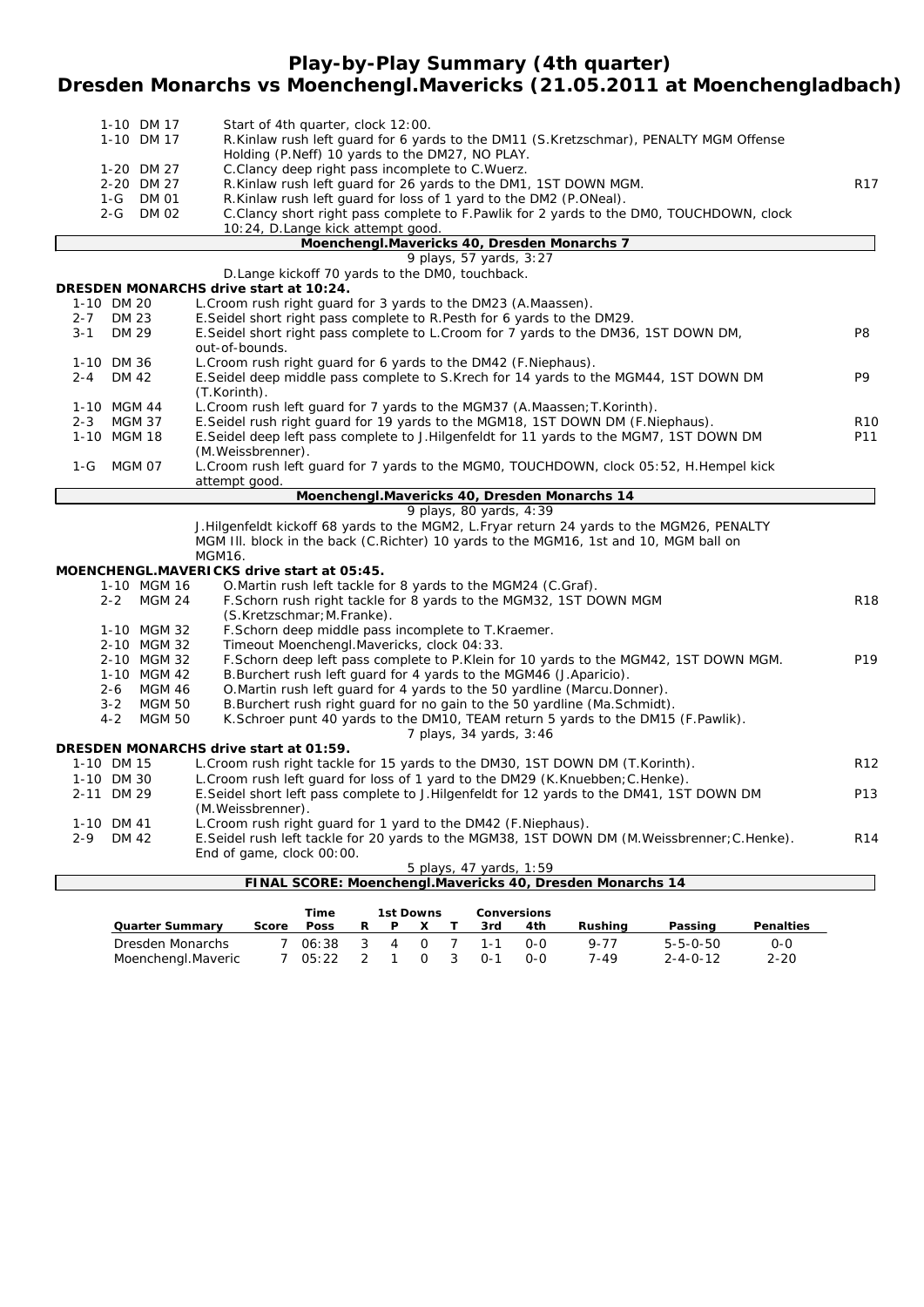# **Drive Chart (By Team) (Final) GFL - German Football League Dresden Monarchs vs Moenchengl.Mavericks (21.05.2011 at Moenchengladbach)**

|           |                 |                 | <b>Drive Started</b> |                |       |       | <b>Drive Ended</b> | Consumed                             |      |  |
|-----------|-----------------|-----------------|----------------------|----------------|-------|-------|--------------------|--------------------------------------|------|--|
| Team      | Qtr             | Spot            | Time                 | Obtained       | ∣Spot | Time  | <b>How lost</b>    | Yds<br>ΡI<br>$\sim$                  | TOP  |  |
| <b>DM</b> | 1st             | D20             | 12:00                | <b>Kickoff</b> | ID47  | 08:58 | Punt               | -27<br>4 -                           | 3:02 |  |
| <b>DM</b> |                 | D35             | 06:26                | Punt           | ID39  | 04:45 | Punt               | $3 - 4$                              | 1:41 |  |
| <b>DM</b> |                 | D <sub>18</sub> | 00:46                | Kickoff        | ID21  | 11:28 | Punt               | $3 - 3$                              | 1:18 |  |
| <b>DM</b> | 2 <sub>nd</sub> | ID31            | 11:24                | Kickoff        | IMOO  | 05:18 | *TOUCHDOWN         | - 69<br>11                           | 6:06 |  |
| <b>DM</b> |                 | D <sub>28</sub> | 05:03                | Kickoff        | lM35  | 01:40 | Missed FG          | - 37<br>10                           | 3:23 |  |
| <b>DM</b> |                 | ID40            | 00:00                | Missed FG      | ID40  | 00:00 | End of half        | $0 - 0$                              | 0:00 |  |
| <b>DM</b> | 3rd             | D40             | 08:50                | <b>Kickoff</b> | ID44  | 06:46 | Punt               | $3 - 4$                              | 2:04 |  |
| <b>DM</b> |                 | ID25            | 05:02                | Kickoff        | ID25  | 04:46 | Interception       | $3 - 0$                              | 0:16 |  |
| <b>DM</b> |                 | D10             | 02:45                | Punt           | IDOO  | 01:58 | *SAFETY            | (10)<br>4                            | 0:47 |  |
| <b>DM</b> | 4th             | ID20            | 10:24                | Kickoff        | IMOO  | 05:52 | *TOUCHDOWN         | $9 - 80$                             | 4:32 |  |
| <b>DM</b> |                 | D <sub>15</sub> | 01:59                | Punt           | M38   | 00:00 | End of half        | 5.<br>47<br>$\overline{\phantom{a}}$ | 1:59 |  |

|                         | 1st             | 2nd             | 3rd             | 4th             | 1st             | 2nd             |                 |
|-------------------------|-----------------|-----------------|-----------------|-----------------|-----------------|-----------------|-----------------|
| <b>Dresden Monarchs</b> | Otr             | Otr             | Otr             | Otr             | Half            | Half            | Total           |
| Time of possession      | 05:34           | 10:12           | 03:20           | 06:31           | 15:46           | 09:51           | 25:37           |
| 3rd down conversions    | $0 - 2$         | $4 - 7$         | $0 - 3$         | $1 - 1$         | 4-9             | 1-4             | $5 - 13$        |
| Average field position  | D <sub>24</sub> | D <sub>29</sub> | D <sub>25</sub> | D <sub>17</sub> | D <sub>26</sub> | D <sub>22</sub> | D <sub>24</sub> |
| 4th down conversions    | 0-0             | ი-ი             | $0 - 1$         | $0 - 0$         | $0 - 0$         | $0 - 1$         | $0 - 1$         |

|            |     |      | <b>Drive Started</b> |                |                 | <b>Drive Ended</b> | Consumed    |                           |       |
|------------|-----|------|----------------------|----------------|-----------------|--------------------|-------------|---------------------------|-------|
| Team       | Qtr | Spot | Time                 | Obtained       | Spot            | Time               | How lost    | - Yds<br>ΡI               | TOP   |
| <b>MGM</b> | 1st | IM18 | 08:58                | Punt           | lM25            | 06:26              | Punt        | - 7<br>4                  | 2:32  |
| <b>MGM</b> |     | M22  | 04:45                | Punt           | DOO             | 00:51              | *TOUCHDOWN  | - 78<br>11                | 3:54. |
| <b>MGM</b> | 2nd | DOO  | 11:28                | Punt           | D <sub>00</sub> | 11:28              | *TOUCHDOWN  | 0<br>- 0                  | 0:00  |
| MGM        |     | IM20 | 05:10                | <b>Kickoff</b> | IDOO            | 05:10              | *TOUCHDOWN  | -80<br>1 -                | 0:00  |
| <b>MGM</b> |     | IM41 | 01:40                | Missed FG      | ID40            | 00:00              | Missed FG   | $-19$<br>6                | 1:40  |
| <b>MGM</b> | 3rd | IM22 | 11:50                | <b>Kickoff</b> | IDO9            | 08:57              | *FIELD GOAL | - 69                      | 2:53  |
| MGM        |     | M22  | 06:46                | Punt           | D <sub>00</sub> | 05:08              | *TOUCHDOWN  | $-78$<br>5.               | 1:38  |
| <b>MGM</b> |     | IM47 | 04:46                | Interception   | lM47            | 02:45              | Punt        | 3<br>- 0                  | 2:01  |
| <b>MGM</b> |     | IM43 | 01:51                | Kickoff        | D <sub>00</sub> | 10:24              | *TOUCHDOWN  | 9<br>57<br>$\overline{a}$ | 3:27  |
| <b>MGM</b> | 4th | IM16 | 05:45                | <b>Kickoff</b> | M50             | 01:59              | Punt        | 7 - 34                    | 3:46  |

|                        | 1st     | 2nd     | 3rd     | 4th     | 1st     | 2nd     |       |
|------------------------|---------|---------|---------|---------|---------|---------|-------|
| Moenchengl.Maveric     | Qtr     | Qtr     | Otr     | Otr     | Half    | Half    | Total |
| Time of possession     | 06:26   | 01:48   | 08:40   | 05.29   | 08:14   | 14:09   | 22:23 |
| 3rd down conversions   | $1 - 2$ | $0 - 1$ | $0 - 2$ | $0 - 1$ | $1 - 3$ | $0 - 3$ | 1-6   |
| Average field position | M20     | M30     | M33     | M16     | M25     | M30     | M27   |
| 4th down conversions   | ი-ი     | ი-ი     | ი-ი     | 0-0     | 0-0     | $0 - 0$ | ი-ი   |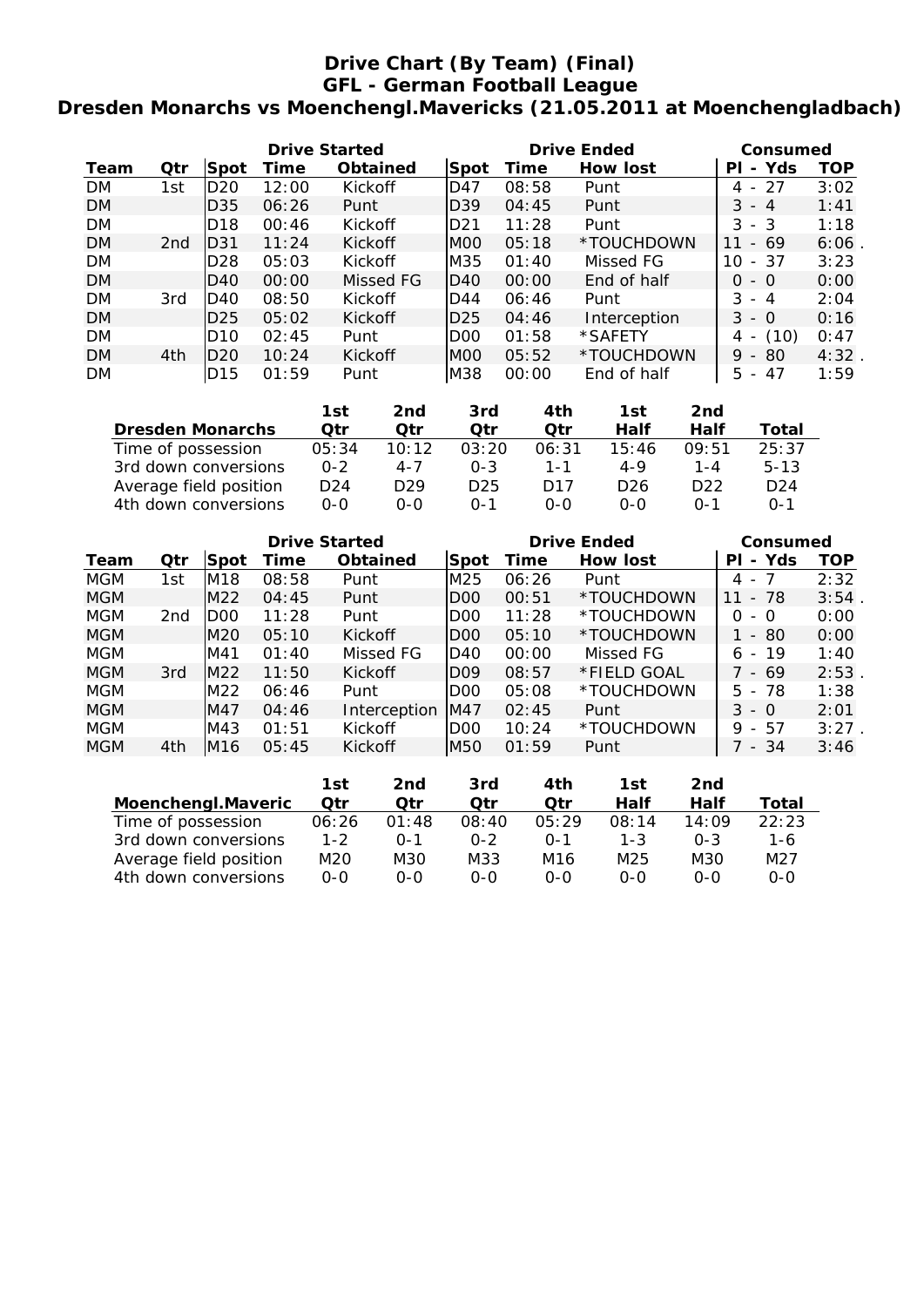# **Drive Chart (By Quarter) (Final) GFL - German Football League Dresden Monarchs vs Moenchengl.Mavericks (21.05.2011 at Moenchengladbach)**

|            |     |                 | <b>Drive Started</b> |              |                 | <b>Drive Ended</b> | Consumed     |                                                  |            |
|------------|-----|-----------------|----------------------|--------------|-----------------|--------------------|--------------|--------------------------------------------------|------------|
| Team       | Qtr | Spot            | <b>Time</b>          | Obtained     | <b>Spot</b>     | Time               | How lost     | PI - Yds                                         | <b>TOP</b> |
| DM         | 1st | D <sub>20</sub> | 12:00                | Kickoff      | D47             | 08:58              | Punt         | 27<br>4<br>$\overline{\phantom{a}}$              | 3:02       |
| <b>MGM</b> |     | M18             | 08:58                | Punt         | M25             | 06:26              | Punt         | $\overline{7}$<br>4 -                            | 2:32       |
| DM         |     | D35             | 06:26                | Punt         | D39             | 04:45              | Punt         | 3<br>$-4$                                        | 1:41       |
| <b>MGM</b> |     | M22             | 04:45                | Punt         | D <sub>0</sub>  | 00:51              | *TOUCHDOWN   | 78<br>11<br>$\overline{\phantom{a}}$             | 3:54.      |
| <b>DM</b>  |     | D <sub>18</sub> | 00:46                | Kickoff      | D21             | 11:28              | Punt         | 3<br>$-3$                                        | 1:18       |
| <b>MGM</b> | 2nd | D <sub>00</sub> | 11:28                | Punt         | D <sub>0</sub>  | 11:28              | *TOUCHDOWN   | $\Omega$<br>- 0                                  | 0:00       |
| DM         |     | D31             | 11:24                | Kickoff      | MOO             | 05:18              | *TOUCHDOWN   | 11<br>69<br>$\overline{\phantom{a}}$             | 6:06       |
| <b>MGM</b> |     | M20             | 05:10                | Kickoff      | D <sub>00</sub> | 05:10              | *TOUCHDOWN   | - 80<br>1                                        | 0:00       |
| DM         |     | D <sub>28</sub> | 05:03                | Kickoff      | M35             | 01:40              | Missed FG    | 37<br>10<br>$\sim$                               | 3:23       |
| <b>MGM</b> |     | M41             | 01:40                | Missed FG    | D40             | 00:00              | Missed FG    | $6 - 19$                                         | 1:40       |
| DM         |     | D40             | 00:00                | Missed FG    | D40             | 00:00              | End of half  | $\Omega$<br>$\Omega$<br>$\overline{\phantom{a}}$ | 0:00       |
| <b>MGM</b> | 3rd | M22             | 11:50                | Kickoff      | D <sub>09</sub> | 08:57              | *FIELD GOAL  | 7<br>- 69                                        | 2:53       |
| DM         |     | D40             | 08:50                | Kickoff      | D44             | 06:46              | Punt         | 3<br>4<br>$\overline{\phantom{a}}$               | 2:04       |
| <b>MGM</b> |     | M22             | 06:46                | Punt         | D <sub>0</sub>  | 05:08              | *TOUCHDOWN   | 5<br>78<br>$\overline{\phantom{a}}$              | 1:38       |
| <b>DM</b>  |     | D <sub>25</sub> | 05:02                | Kickoff      | D <sub>25</sub> | 04:46              | Interception | 3<br>$-0$                                        | 0:16       |
| <b>MGM</b> |     | M47             | 04:46                | Interception | M47             | 02:45              | Punt         | 3<br>$-$ 0                                       | 2:01       |
| DM         |     | D <sub>10</sub> | 02:45                | Punt         | D <sub>0</sub>  | 01:58              | *SAFETY      | (10)<br>4 -                                      | 0:47       |
| <b>MGM</b> |     | M43             | 01:51                | Kickoff      | D <sub>0</sub>  | 10:24              | *TOUCHDOWN   | $9 - 57$                                         | $3:27$ .   |
| <b>DM</b>  | 4th | D <sub>20</sub> | 10:24                | Kickoff      | MOO             | 05:52              | *TOUCHDOWN   | 9<br>80<br>$\blacksquare$                        | 4:32       |
| <b>MGM</b> |     | M16             | 05:45                | Kickoff      | M50             | 01:59              | Punt         | 7 - 34                                           | 3:46       |
| DM         |     | D <sub>15</sub> | 01:59                | Punt         | M38             | 00:00              | End of half  | 5<br>$-47$                                       | 1:59       |